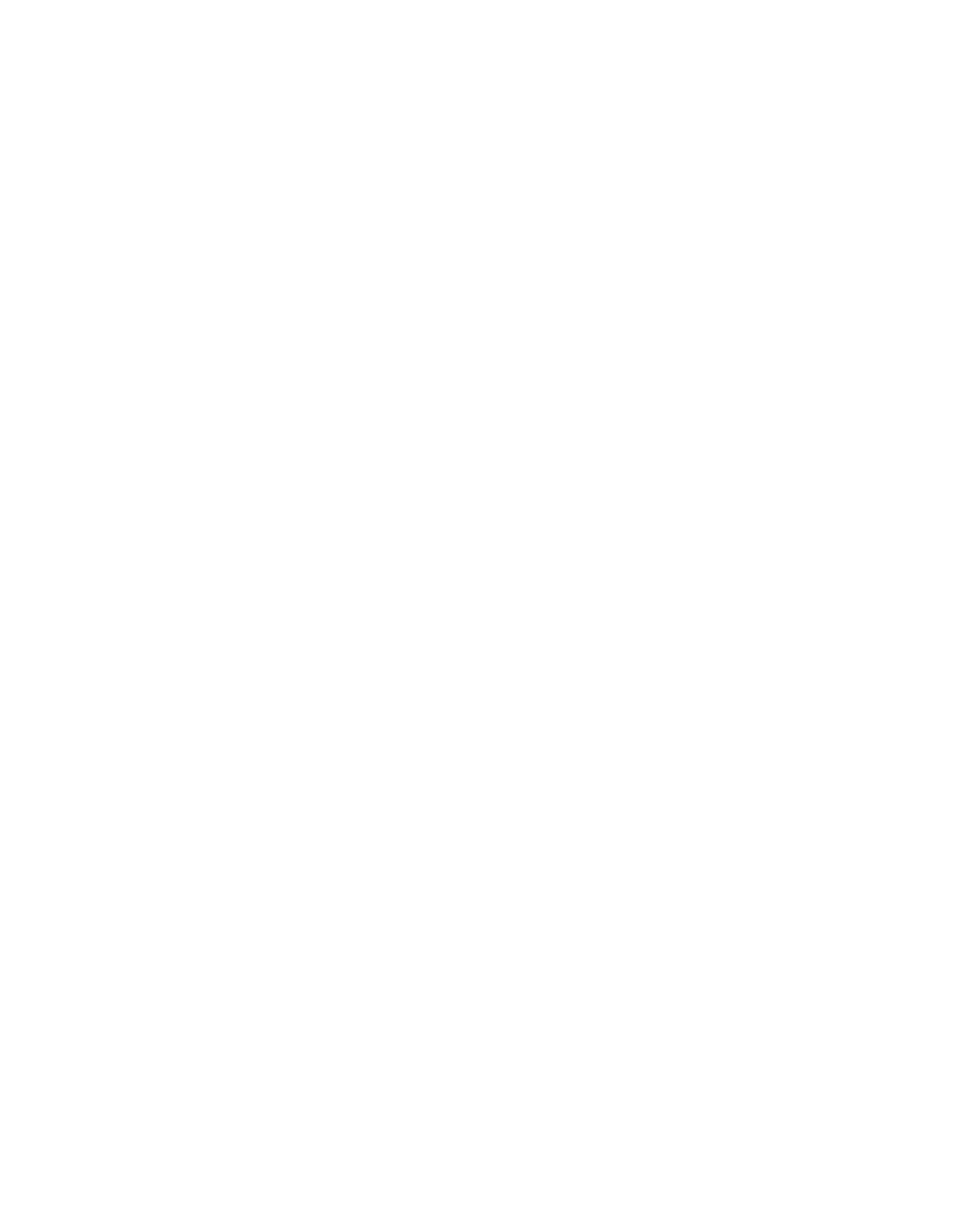| Contents                                                                      | Page |
|-------------------------------------------------------------------------------|------|
|                                                                               |      |
|                                                                               |      |
|                                                                               |      |
|                                                                               |      |
|                                                                               |      |
| Annex 1. The IMF's Role in Social Policies and Social Protection: Fund Policy |      |
|                                                                               |      |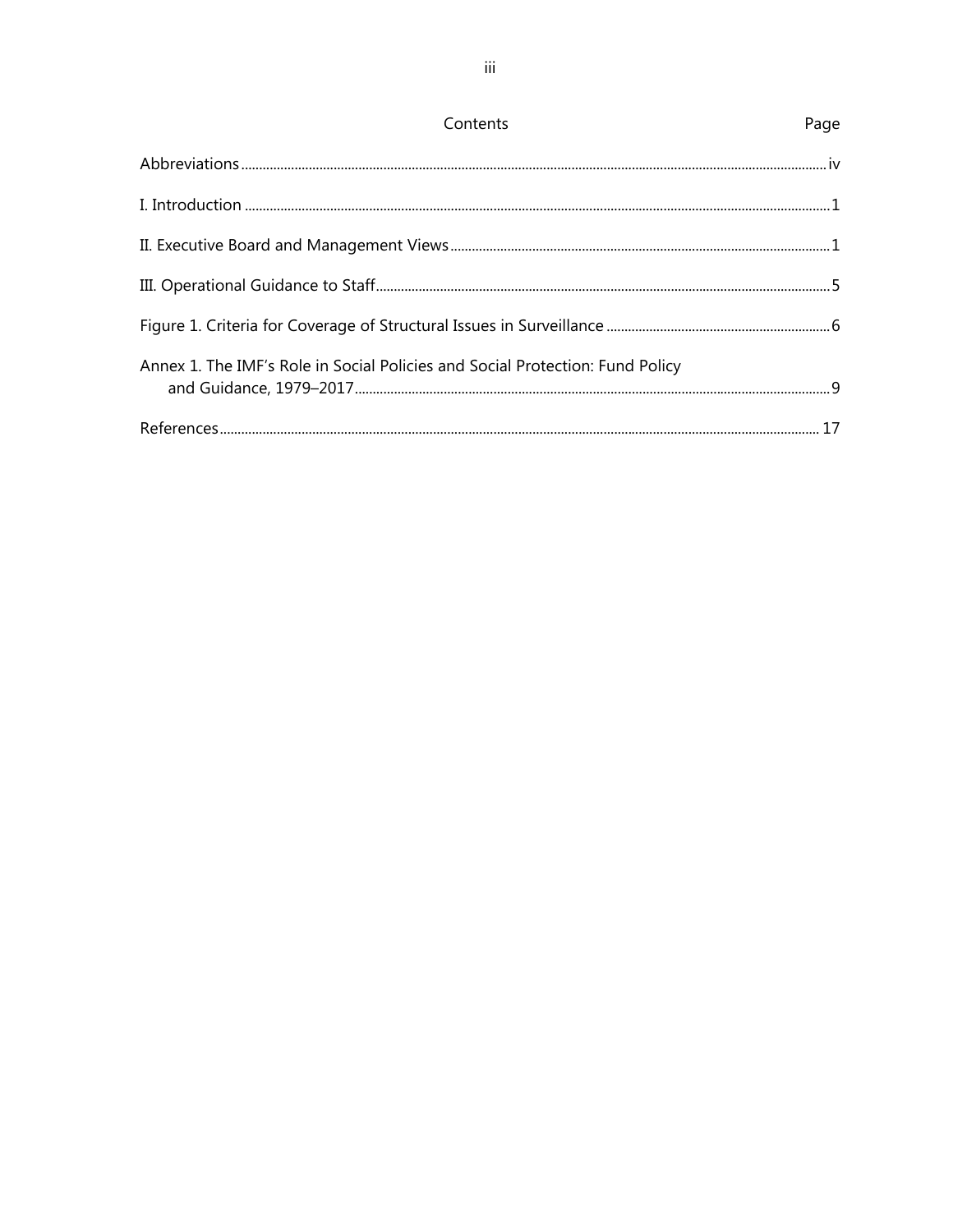#### **ABBREVIATIONS**

| ESAF          | <b>Enhanced Structural Adjustment Facility</b> |
|---------------|------------------------------------------------|
| <b>HIPC</b>   | <b>Heavily Indebted Poor Countries</b>         |
| <b>ILO</b>    | International Labour Organization (UN)         |
| LIC           | low income country                             |
| PRGF          | Poverty Reduction and Growth Facility          |
| <b>PRS</b>    | <b>Poverty Reduction Strategy</b>              |
| <b>PRSP</b>   | Poverty Reduction Strategy Paper               |
| <b>PSIA</b>   | Poverty and Social Impact Analysis             |
| UN            | United Nations                                 |
| <b>UNICEF</b> | United Nations Children's Fund                 |
| <b>UNDP</b>   | United Nations Development Programme           |
|               |                                                |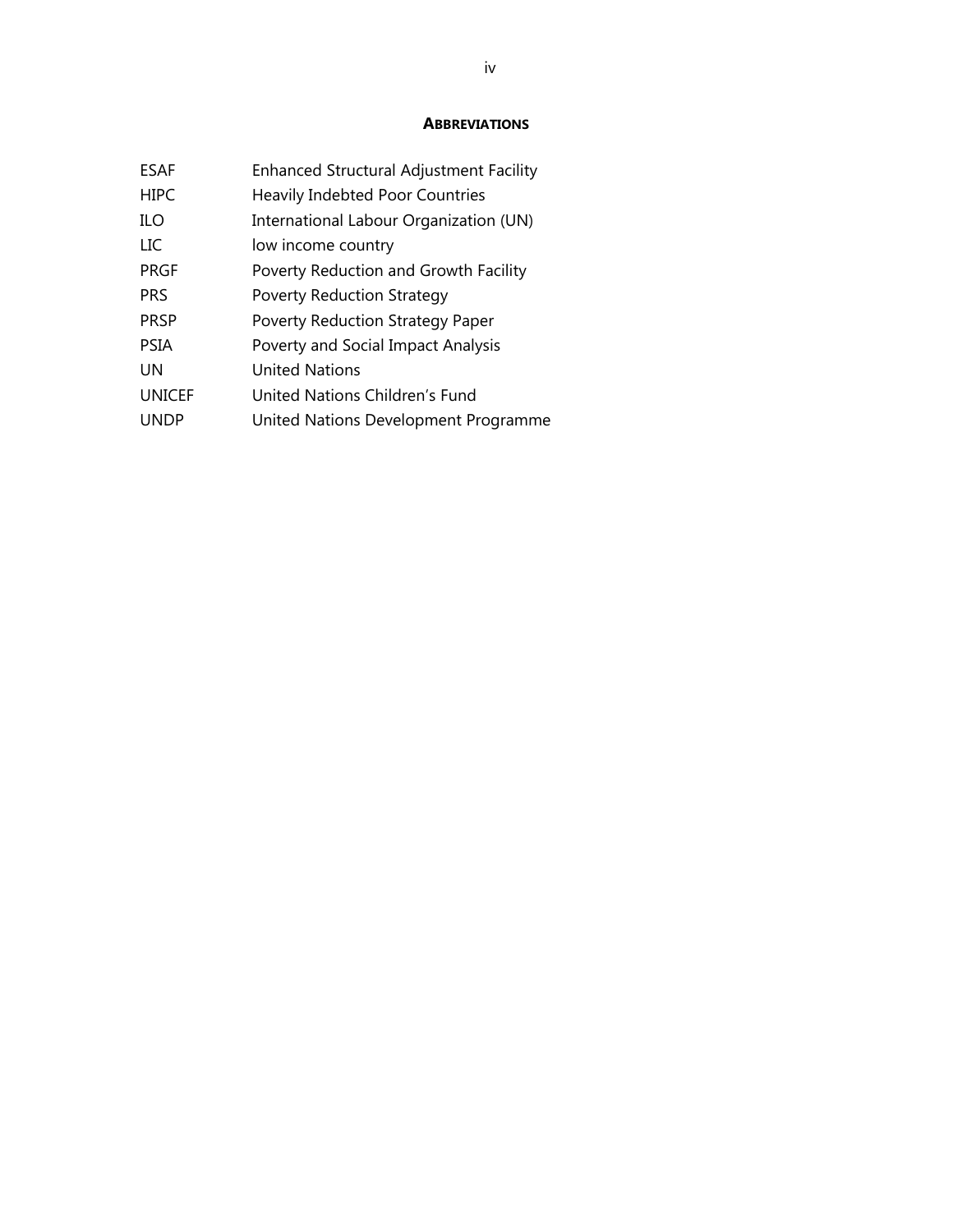#### **I. INTRODUCTION**

1. **This background note briefly outlines IMF policy and guidance in the area of social policies and social protection from the late 1970s through 2017.<sup>1</sup> Social protection is not an** explicit part of the IMF's mandate. Broadly speaking, the principles governing the Fund's role in the area of social protection are embodied in Article I(ii), which provides that among the purposes of the Fund are, inter alia, to "contribute … to the promotion and maintenance of high levels of employment and real income and to the development of the productive resources of all members as primary objectives of economic policy." At the same time, Article IV, Section 3(b) of the Articles of Agreement directs the IMF to "respect the domestic social and political policies of members" in conducting surveillance.<sup>2</sup> With regard to the use of Fund resources, similar language was inserted in the 1979 Guidelines on Conditionality (Decision No. 6056-(79/38)).<sup>3</sup>

## **II. EXECUTIVE BOARD AND MANAGEMENT VIEWS**

2. **Through the 1980s, the Fund view was that distributional and social policies largely**  lay outside the institution's purview.<sup>4</sup> In discussing a report on the Fund's role in poverty reduction, Directors cautioned that "the Fund should continue to recognize that it was, in the final analysis, the country's prerogative to make the social choices in the process of its economic

l

 $1$  This note highlights Directors' views on social policies and social protection as expressed in Summings Up of Executive Board meetings, as well as Management and operational guidance. It does not present Directors' views as expressed at Informal Seminars, which are held for Directors' information or to engage in discussion and do not represent IMF policy. See Annex 1 for a list of Communiqués of the Interim Committee/International Monetary and Financial Committee, Summings Up of Executive Board meetings, and Management and operational guidance related to social policies and social protection for the period noted.

 $<sup>2</sup>$  The Preamble of the 2012 Decision on Bilateral and Multilateral Surveillance (also known as the Integrated</sup> Surveillance Decision) notes that "… the Fund recognizes that members have legitimate policy objectives that are beyond the scope of Article IV and, accordingly, beyond the scope of this Decision, although when adopting policies to achieve these objectives, members need to ensure that such policies are consistent with their obligations under Article IV. They are also encouraged to be mindful of the impact of such policies on the international monetary system" (IMF, 2012a).

 $3$  Decision No. 6056-(79/38) states: "In helping members to devise adjustment programs, the Fund will pay due regard to the domestic social and political objectives, the economic priorities, and the circumstances of members, including the causes of their balance of payments problems." This sentence was retained in the 2002 Guidelines on Conditionality, Decision No. 12864-(02/102), which superseded the 1979 Guidelines on Conditionality (with the exception of replacing "adjustment" with "economic and financial"). Per the guidelines, program-related conditions generally must be either "(i) of critical importance for achieving the goals of the member's program or for monitoring the implementation of the program, or (ii) necessary for the implementation of specific provisions under the Articles or policies developed under them."

<sup>4</sup> At a May 1978 address in London, Managing Director H. Johannes Witteveen noted that "the Fund avoids taking a view on the appropriate distribution of the burden of adjustment as between various sections of society…. The Fund recognizes, however, [that] a longer period [of adjustment] could make it possible for the authorities to choose from a broader range of alternative policy instruments, permitting a more acceptable distribution of the burden between various sections of society" (IMF, 1978).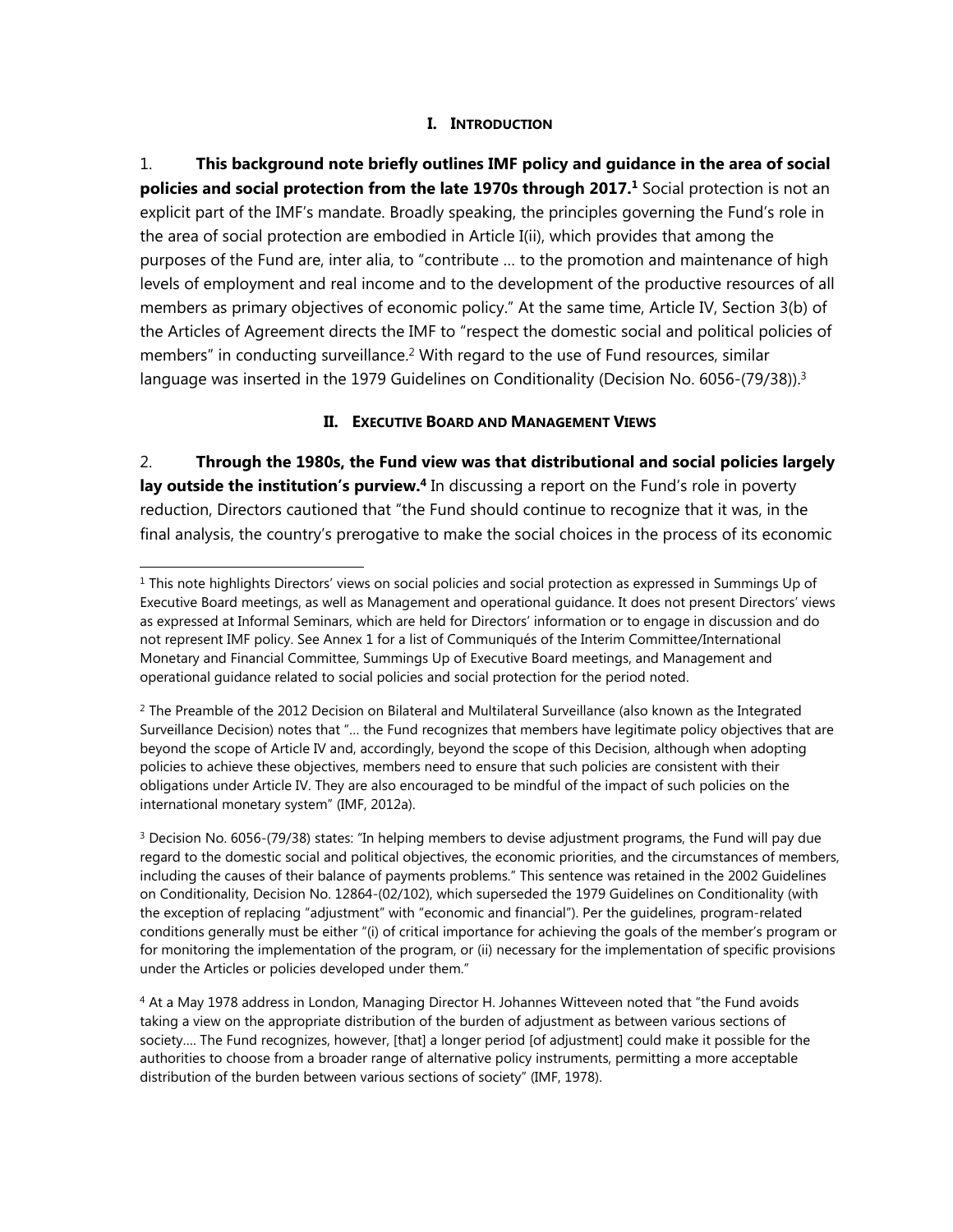adjustment, growth, and development," and agreed that "questions of income distribution should not form part of Fund conditionality" (IMF, 1988).<sup>5</sup>

3. **At the same time, the Board acknowledged that a deeper understanding of the implications of IMF-supported adjustment policy instruments and programs on vulnerable groups was critical for the Fund's effectiveness.** Directors encouraged staff to "pursue more active research, policy studies, and in-house training programs [and] initiate discussions more actively on distributional issues during annual consultations and program negotiations," drawing on the expertise—but without duplicating the efforts—of the World Bank and United Nations (UN) institutions such as the UN Children's Fund (UNICEF), the International Labour Organization (ILO), and the UN Development Programme (UNDP) (IMF, 1988). Directors supported the "occasional use" of compensatory measures to mitigate the impact of adjustment programs on some poverty groups, even while some noted that the scope of such measures could be affected by budgetary and resource constraints (IMF, 1988).

4. **During a June 1993 discussion of Social Safety Nets in Economic Reform, the Board went somewhat further.** Directors generally encouraged staff to analyze the implications of reform measures for vulnerable groups during program discussions and to advise the authorities on options for social safety nets and their financing. A number of Directors, however, stressed that the design and financing of social safety nets were the responsibility of member countries themselves, that the World Bank had the leading role in poverty alleviation and other structural policy areas, and that the Fund should therefore be "extremely cautious in extending its involvement in areas that were not central to its fundamental tasks" (IMF, 1993). Directors agreed that the Fund could provide policy advice on social safety nets through technical assistance, but reiterated that staff should continue and indeed strengthen collaboration with the World Bank in carrying out this work.

5. **This occurred after the Managing Director more actively supported the Fund's increased engagement in social protection.** In March 1991, then-Managing Director Michel Camdessus issued a memo to department heads with revised guidelines on the Fund's poverty work that instructed staff to address concerns for the poor "as a matter of course": measures to protect the poor were to be an integral part of Fund programs, and even in non-program cases, Fund missions were to discuss the major implications of policy advice for the poorest groups. In June 1995, the Managing Director of the IMF and the President of the World Bank issued a joint memo and guidance note to the staffs of the Fund and the Bank on collaboration on public expenditure work in low-income countries. The guidance further recognized the need to coordinate advice on macroeconomic policy with advice on public expenditure policies and management. While the guidance did not explicitly address social policies, it suggested a process for how related analytical work should be carried out.

l

2

<sup>&</sup>lt;sup>5</sup> Analogously, the Enhanced Structural Adjustment Facility (ESAF) operational guidance for staff did not discuss social conditionality.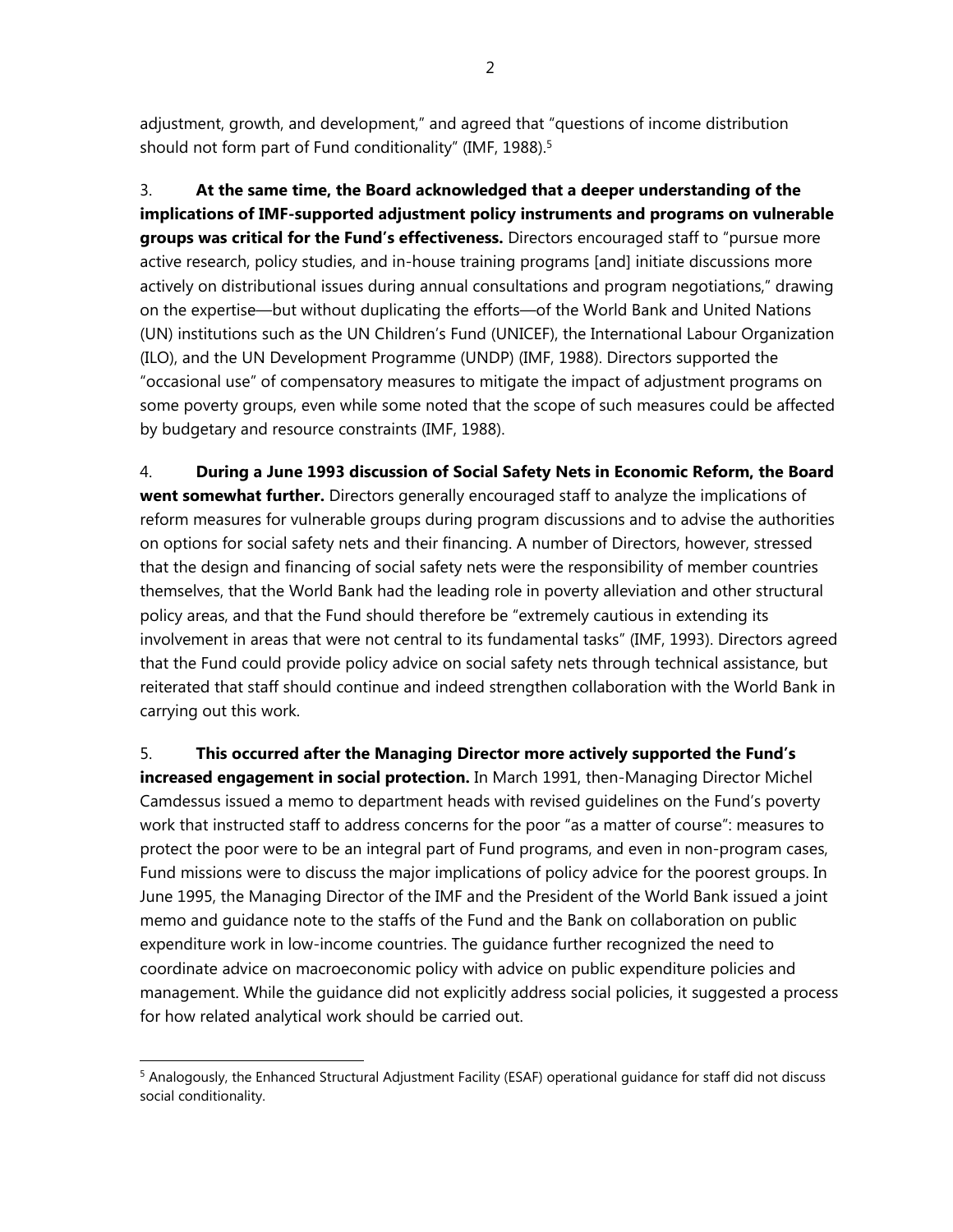6. **The Managing Director called for broader Fund engagement in social and distributional policies following the 1995 UN World Summit for Social Development.** In March 1996, the Managing Director sent a second memo to department heads instructing staff to take account of the income distribution consequences of policy proposals in designing adjustment programs, where possible, and to work with the authorities to develop policies to mitigate adverse effects of reforms on income distribution. Noting that the Fund's concern with income distribution extended beyond the alleviation of poverty, he stressed that mission chiefs should be informed about income distribution in the countries they visited and staff should be prepared to discuss the broad implications of recommended policies for income distribution as part of Article IV consultations. In a third memo, in May 1997, the Managing Director instructed staff working on developing and transition economies to compile and monitor data on social expenditures (on education and health).

7. **By the late 1990s, the Board supported the inclusion of social safety nets and related conditionality in Fund-supported LIC programs.** At the 1998 discussion of lessons from Enhanced Structural Adjustment Facility (ESAF) reviews, Directors agreed that social safety nets should feature more prominently in the design of future low-income programs. Likewise, at the discussion of the Review of Social Issues and Policies in IMF-Supported Programs in September 1999, Directors reiterated that greater attention to social issues was necessary in LICs, including Heavily Indebted Poor Countries; and they agreed that structural benchmarks could be used selectively to protect social spending in ESAF programs.<sup>6</sup> Nonetheless, they noted that IMF staff should rely on the World Bank and others for inputs in order to ensure the targeting and quality of social spending.

# 8. **Directors expressed a range of views, however, on how and to what extent the Fund should be involved in social issues in other member countries.7**

 At the discussion of the Review of Social Issues and Policies in IMF-Supported Programs in September 1999, several Directors recommended that staff assess, in the course of surveillance, the adequacy of social policy instruments, the performance of social safety

 $6$  By this time, the Fund had started to monitor the observance of social policy conditionality in IMF-supported ESAF programs. For example, an appendix table in the Review of Social Issues and Policies Board paper listed the policy measures, types of conditionality (including prior actions, performance criteria and benchmarks) in select programs between 1995-98 and whether the conditions had been met. There was no agreement during the Board discussion, however, to apply performance indicators for protecting social spending to a broader range of Fund-supported programs.

 $7$  This discussion took place a week after the Board discussed the report of the External Evaluation of IMF Surveillance which recommended, among other things, that surveillance focus only on the Fund's core areas of exchange rate policy and directly associated macroeconomic policies. While most Directors thought that the recommendation ran counter to the demands of the membership and the international community for greater emphasis by the IMF on the interactions between macroeconomic, structural, and social policies, other Directors believed that Fund surveillance had moved inappropriately into non-core areas such as social policy, pension reform, and labor markets.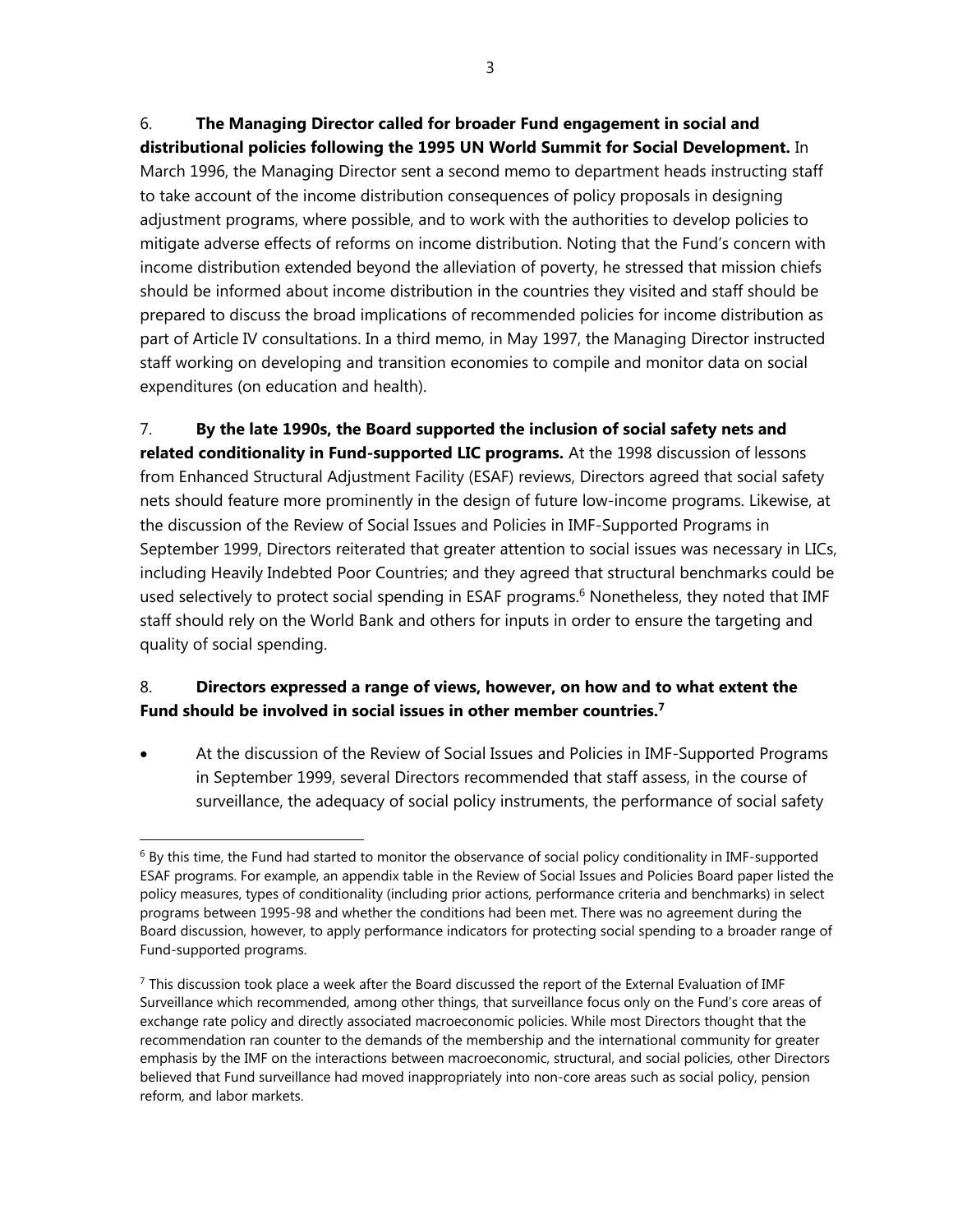nets, and the potential social ramifications of macroeconomic and financial policies; many others cautioned that this would detract from the appropriate focus of Article IV consultations; and several believed that the Fund did not have the "panoply of expertise" needed to assess these issues. As for work on social issues in any member country where the Fund may be engaged, Directors agreed that the World Bank and other relevant international organizations had the primary mandate and expertise and that more intensive cooperation between the Fund and the Bank was essential. Some Directors recognized, however, that in the event timely inputs from other organizations were not forthcoming, staff would have to provide social policy advice to the extent feasible.

 At the discussion of the IEO evaluation of Fiscal Adjustment in IMF-Supported Programs in August 2003, Directors agreed that Fund-supported programs should protect critical social expenditures but stressed that the Fund had neither the mandate nor the expertise to become involved in the detailed selection and design of social policy.

9. **In the wake of the global financial crisis, then-Managing Director Dominique Strauss-Kahn directed staff to pay due attention to social protection in Fund-supported**  programs (Andersen, 2009).<sup>8</sup> At the discussion of A New Architecture of Facilities for Low-Income Countries in July 2009, Directors agreed that programs supported by the streamlined LIC facilities should safeguard and, whenever appropriate, increase social and other priority spending.<sup>9</sup>

# 10. **The Board has since supported increased attention by the IMF to social and distributional issues in surveillance and programs.**

- At the discussion of the Triennial Surveillance Review in October 2011, Directors agreed that the Fund could "pay more attention to inclusive growth, employment, and other social issues that have significant macroeconomic impacts, drawing from the expertise of other institutions" (IMF, 2011).
- At the discussion of the 2011 Review of Conditionality in September 2012, Directors encouraged "more analysis of the social impact of policy measures in programs, in close cooperation with country authorities and institutional partners" and supported, "where feasible and appropriate, inclusion of policy measures to mitigate adverse short-term impacts

<sup>8</sup> The Managing Director introduced the notion of "'social conditionality'—helping countries develop or maintain safety nets for segments of the population that may be affected by an IMF program"—at a meeting of global parliamentarians in late 2008 (Schrader, 2008).

<sup>&</sup>lt;sup>9</sup> While the Summing Up did not specify this provision, the Managing Director and Chairman of the Executive Board ascertained during the first of two Board meetings that Directors concurred on this requirement (EBM 09/75-1). The requirement was applied as of January 2010, when the new Poverty Reduction and Growth Trust (PRGT) became effective.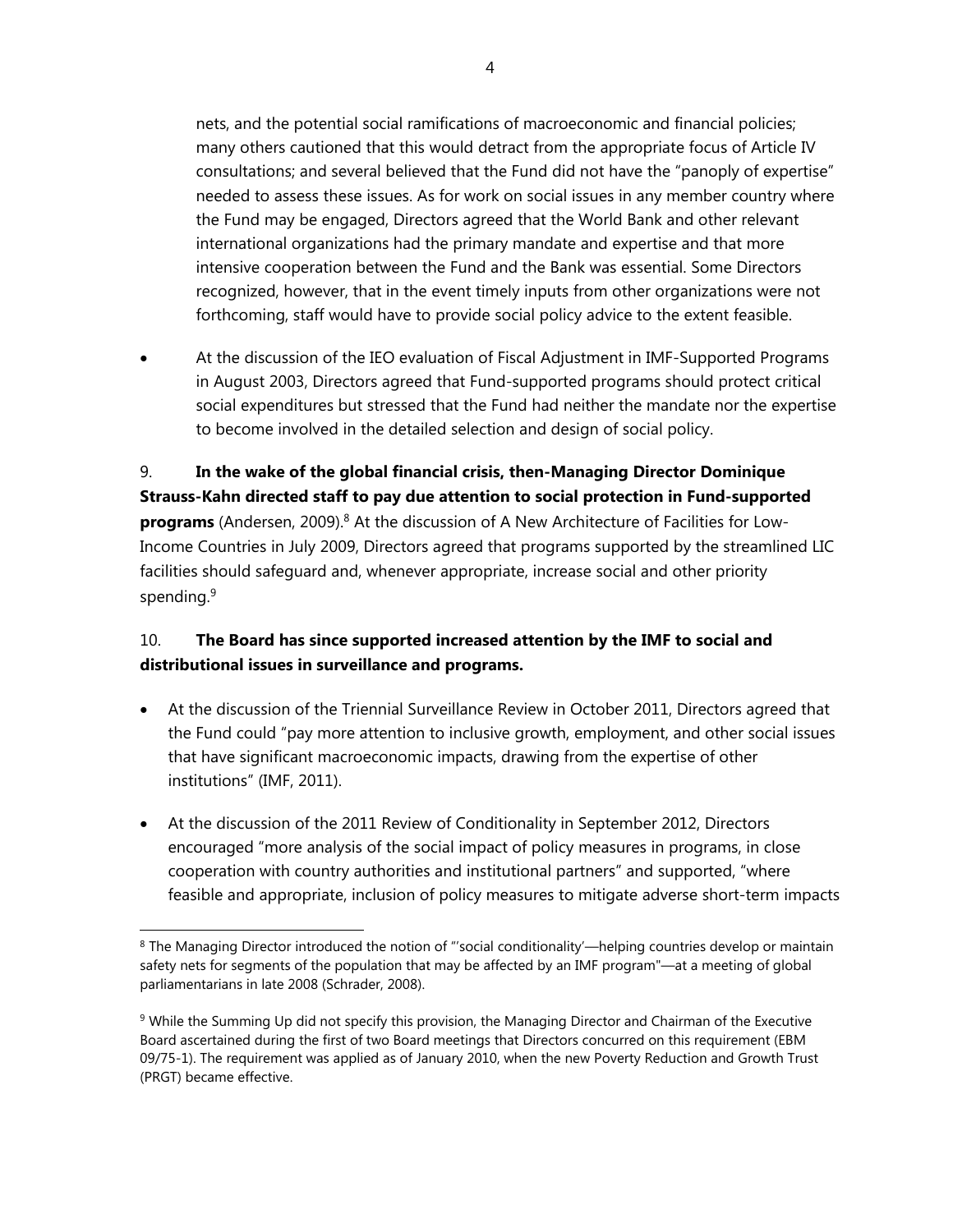on the most vulnerable, particularly in programs with high risks and large fiscal adjustment" (IMF, 2012b). At the same time, Directors stressed the need to be mindful of the Fund's core areas of responsibility and competencies, and encouraged staff to draw on the expertise of other institutions to the extent possible.

 At the discussion of Social Safeguards and Program Design in PRGT and PSI-Supported Programs in May 2017, Directors welcomed the use of program floors for social and other priority spending as an important safeguard for outlays favoring vulnerable groups.10 Where Fund-supported programs include policy measures with potentially adverse distributional impacts, Directors called on staff to document the steps taken to protect vulnerable groups where possible and with input from other development partners and external stakeholders. Directors noted that where social safeguards have the potential to affect domestic or balance-of-payments stability, staff should provide analysis and advice as part of Fund surveillance, with input from development partners where possible. Directors also directed staff to seek to strengthen country capacity for operating social safety nets, where appropriate.

## 11. **The present Managing Director, Christine Lagarde, has expanded this focus to**

**include inequality.** Since the spring of 2014, the Managing Director's twice-yearly Global Policy Agenda has included a commitment for the IMF to provide policy advice to the membership on "macro-critical structural issues" including income inequality (see, e.g., IMF, 2014a; IMF, 2015a; and IMF, 2016). In discussing the work program, Executive Directors highlighted that this work should be focused on macro-critical areas related to the Fund's mandate and should not duplicate the efforts of other international organizations.

#### **III. OPERATIONAL GUIDANCE TO STAFF**

12. **Operational guidance on the expected coverage of social and distributional issues in bilateral surveillance has been broad in latitude and left to staff's judgment.** Surveillance Guidance Notes issued to staff call for coverage of structural and institutional issues to be "selective" and reflect country-specific circumstances.<sup>11</sup> Until 2010, selectivity was based on the principle of "macro-relevance," i.e., the extent of the "impact on macroeconomic conditions and prospects" in the country (IMF, 2005).<sup>12</sup> Since 2012, the standard has been based on the principle of "macro-criticality," in this context meaning the extent to which the issue/policy is "important

l

 $10$  "Social safeguards" in that discussion referred to "all measures aimed at safeguarding social spending and protecting the most vulnerable," i.e.: "(i) minimum floors for social and other priority spending, typically established using indicative targets (IT), and (ii) specific reform measures designed to protect vulnerable groups, sometimes established as prior actions or structural benchmarks under Fund-supported programs" (IMF, 2017).

<sup>11</sup> Surveillance Guidance Notes were issued in 2002, 2005, 2007, 2009, 2010 (Technical Update), 2012, and 2015.

 $12$  The 2005 Guidance Note explicitly stated that social and related issues "such as poverty, income distribution, social safety nets, social expenditure, and unproductive expenditure" should be addressed in accordance with the macro-relevance principle (IMF, 2005).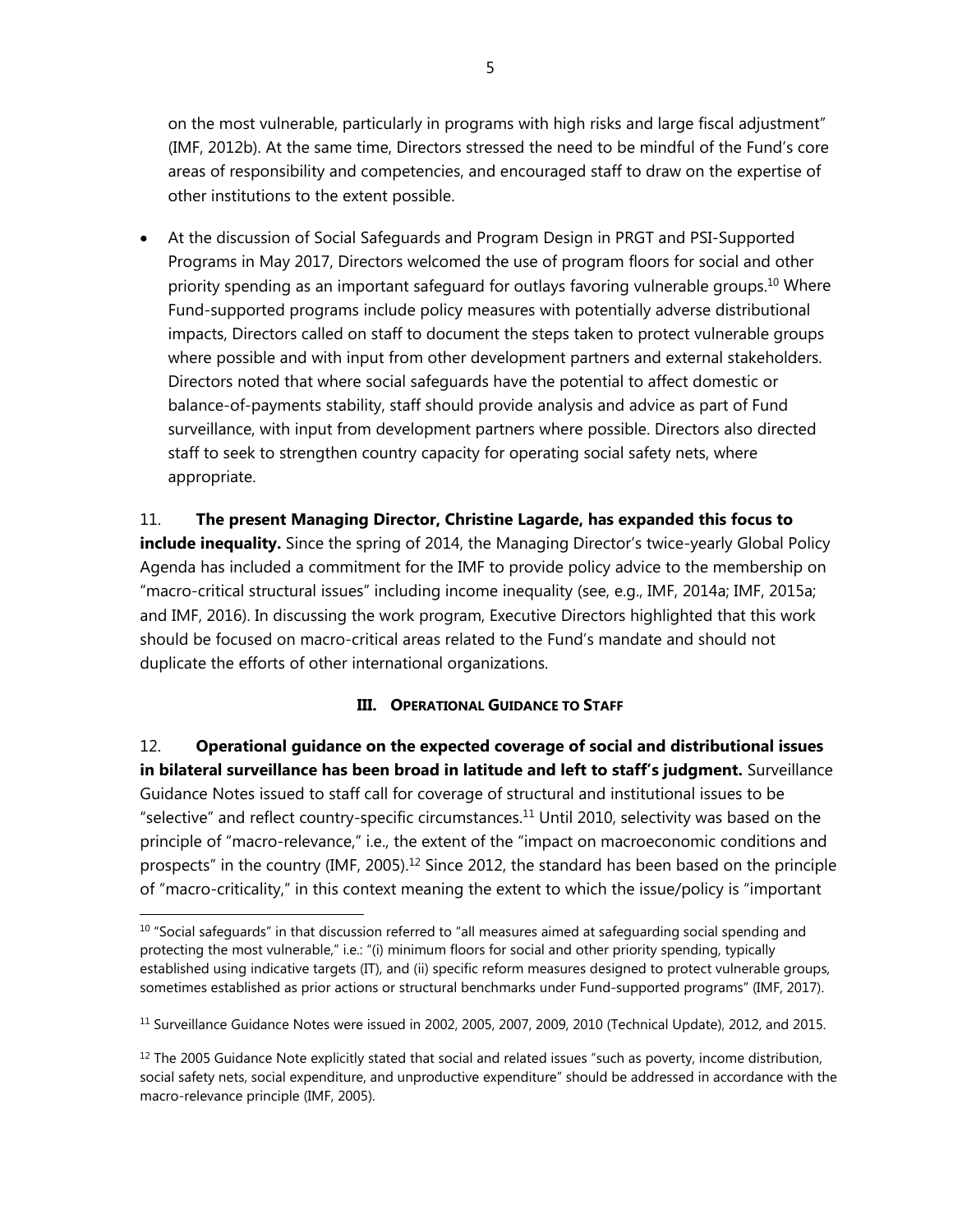for a country's own stability and global stability" (IMF, 2012c). The 2012 guidance note directed staff to "cut back on issues that [were] not clearly at the core of the Fund's mandate"; at the same time, it stated that "macro-social issues (e.g., employment and income distribution) that pass[ed] the test of being critical to the assessment of macroeconomic stability should also be discussed, drawing on the expertise of other institutions with relevant mandates (e.g. ILO, OECD, World Bank)" (IMF, 2012c). The 2015 guidance note instructs staff to "[f]ollow the principles of macrocriticality, and Fund expertise or interest from a 'critical mass' of the membership in determining whether to provide advice" (IMF, 2015b) (see Figure 1). Ultimately, country teams are expected to "exercise judgment in selecting issues for in-depth coverage" (IMF, 2015b).

| Figure 1. Criteria for Coverage of Structural Issues in Surveillance |                                   |                              |  |
|----------------------------------------------------------------------|-----------------------------------|------------------------------|--|
|                                                                      | <b>IMF</b> Expertise              | <b>Lack of IMF Expertise</b> |  |
|                                                                      | <b>Required:</b>                  | <b>Required:</b>             |  |
| <b>Potentially</b><br><b>Macro Critical</b>                          | <b>Analysis and policy advice</b> | <b>Analysis</b>              |  |
|                                                                      | Rely on in-house resources        | Rely on external resources   |  |
| <b>Not Macro</b>                                                     | On request:                       |                              |  |
| <b>Critical</b>                                                      | <b>Analysis and policy advice</b> | Leave to others              |  |
|                                                                      | Rely on in-house resources        |                              |  |
| Source: IMF (2015b).                                                 |                                   |                              |  |

13. **Operational guidance to staff on coverage of social issues in program conditionality has varied, while also providing broad latitude.** The 2002 Guidelines on Conditionality and associated Operational Guidance to Staff defined the Fund's core areas of responsibility as "macroeconomic stabilization; monetary, fiscal, and exchange rate policies, including the underlying institutional arrangements and closely related structural measures; and financial system issues related to the functioning of both domestic and international financial markets"  $(IMF, 2002).<sup>13</sup>$  For non-core areas, the quidance stipulated that program-related (structural) conditions may be established but require more detailed explanation of their criticality—and, since 2008, "a strong justification" (IMF, 2008). The meaning of "criticality" in this context is with reference to the achievement of program goals and the monitoring of program implementation. In the case of non-core but critical measures, the guidance further states that "the Fund will, to the extent possible, draw on the advice of other multilateral institutions, particularly the World Bank, or of bilateral donors that can provide the expertise" (IMF, 2008).<sup>14</sup> The 2014 guidance adds that "if feasible and appropriate" (within the key established principles of national ownership of reform programs; parsimony in program-related conditions; tailoring of programs to a member's circumstances; effective coordination with other multilateral institutions; and clarity in the

<sup>&</sup>lt;sup>13</sup> Operational Guidance to Staff on the 2002 Conditionality Guidelines was issued in 2003 and revised in 2006, 2008, 2010, and 2014.

<sup>&</sup>lt;sup>14</sup> If the necessary expertise is unavailable or judged inadequate, the Fund may decide not to support the program rather than be exposed to reputational and financial risk.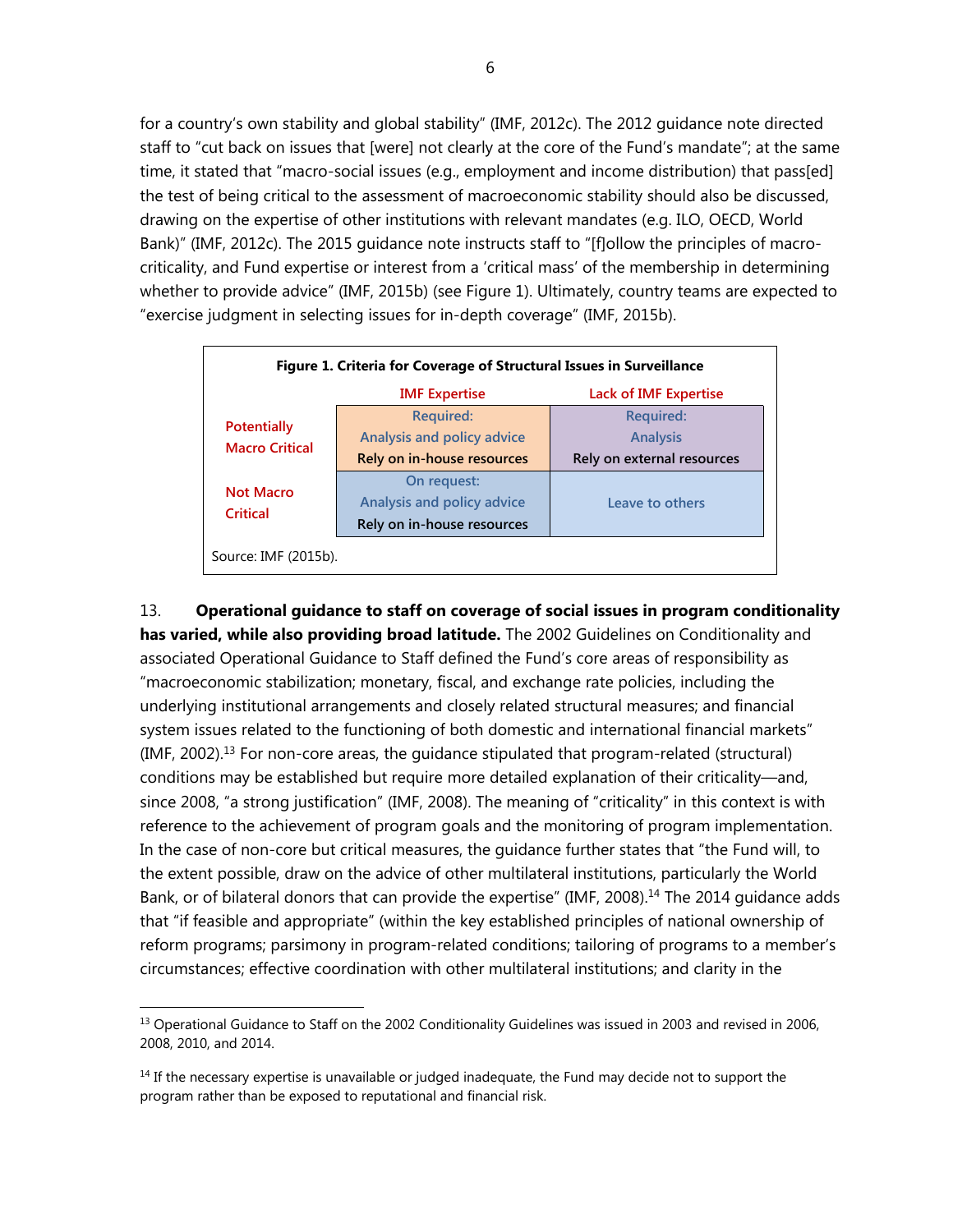specification of conditions), "any adverse effects of program measures on the most vulnerable should be mitigated" (IMF, 2014b).

# 14. **Operational guidance on program design and monitoring shifted in emphasis during the evaluation period, primarily from analyzing social impacts to protecting social and other priority spending.**

- Under the Poverty Reduction and Growth Facility (PRGF) (c. 1999), key social and sectoral programs and structural reforms aimed at poverty reduction and growth were expected to be identified and prioritized by the Poverty Reduction Strategy Paper (PRSP) process, and their budgetary impact costed. Furthermore, the social impact of major macroeconomic adjustments and structural reforms was expected to be analyzed (by the World Bank) and taken into account in the formulation of the program.<sup>15</sup>
- Under the PRGT, programs must be explicit about how they advance a country's poverty and growth objectives, including by safeguarding social and other priority spending as agreed by the Board in 2009.<sup>16</sup> The Handbook of IMF Facilities for Low-Income Countries stipulates that the effort to safeguard expenditures should be monitored through explicit targets, "typically an indicative floor on social or other priority spending, whenever possible" (IMF, 2012d).<sup>17</sup> The determination of what constitutes social or other priority spending is to be country-defined (i.e., by the member) and based on the national Poverty Reduction Strategy/Economic Development Document or, in the absence thereof, the authorities' medium-term poverty reduction and growth objectives and policies as outlined in the program documentation.<sup>18</sup> The requirement to incorporate poverty and social impact analysis of adjustment or reforms has been dropped.
- The 2013 Guidance Note on Jobs and Growth Issues in Surveillance and Program Work instructed staff that, where feasible and appropriate, policy measures to mitigate adverse impacts on the most vulnerable (such as strengthening social safety nets) should be

<sup>&</sup>lt;sup>15</sup> The 2000 quidance note on Key Features of PRGF-Supported Programs stipulated that the World Bank should lead if technical impact analysis was needed, but PRGF documents should indicate what work was done and how it influenced policies. The 2006 PRGF Handbook specified that Bank staff would take the lead in: (i) the design of poverty reduction strategies (including the necessary diagnostic work such as poverty assessment and monitoring) and the provision of social safety nets, among other things; (ii) helping the authorities to cost priority poverty-reducing expenditures; and (iii) advising on how to improve the effectiveness and poverty-orientation of public expenditure (through Public Expenditure Reviews and the like) and in other structural reforms.

<sup>&</sup>lt;sup>16</sup> The requirement applies to the Extended Credit Facility (ECF), Standby Credit Facility (SCF), and the Rapid Credit Facility (RCF), as well as the Policy Support Instrument (PSI) and Staff Monitored Program (SMP).

 $17$  The 2012 Handbook consolidated and replaced the 2006 Handbook for Staff on PRGF Arrangements and other internal guidelines. Updates were published in 2014 and 2016.

<sup>&</sup>lt;sup>18</sup> In 2015, the Board agreed to conforming changes following the World Bank's 2014 decision to no longer require PRSPs and related documentation as part of its operational work.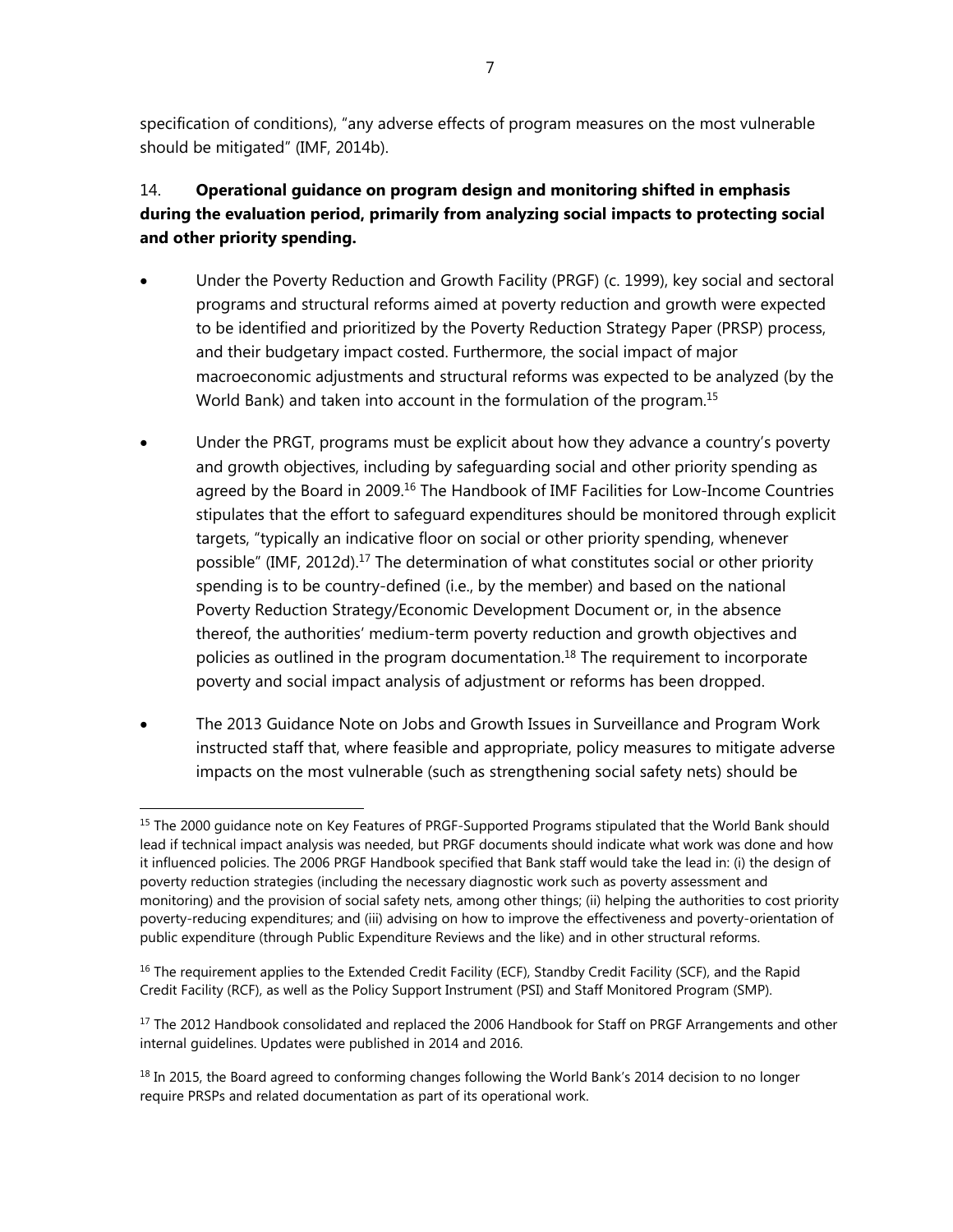included in program design. The guidelines note that such mitigation is desirable not only in PRGT-supported programs but in programs supported by the General Resources Account (i.e. most often, although not exclusively, availed by advanced and emerging market economies).

15. **The staff has also prepared and been guided by select papers, pamphlets, and manuals on social policies.** These include, for example, research on the distributional impact of fiscal policy, occasional papers on the distributional impact of adjustment programs, studies on pension reform and long-term fiscal sustainability, and manuals on energy subsidy reform. In many instances, these items have been written for member countries and only in some cases for staff as guidance in carrying out related work. Most often, such reports have not been discussed by the Board and they do not necessarily represent the view of the IMF or IMF policy. At times, such items have informed subsequent Board discussions and/or have been published externally.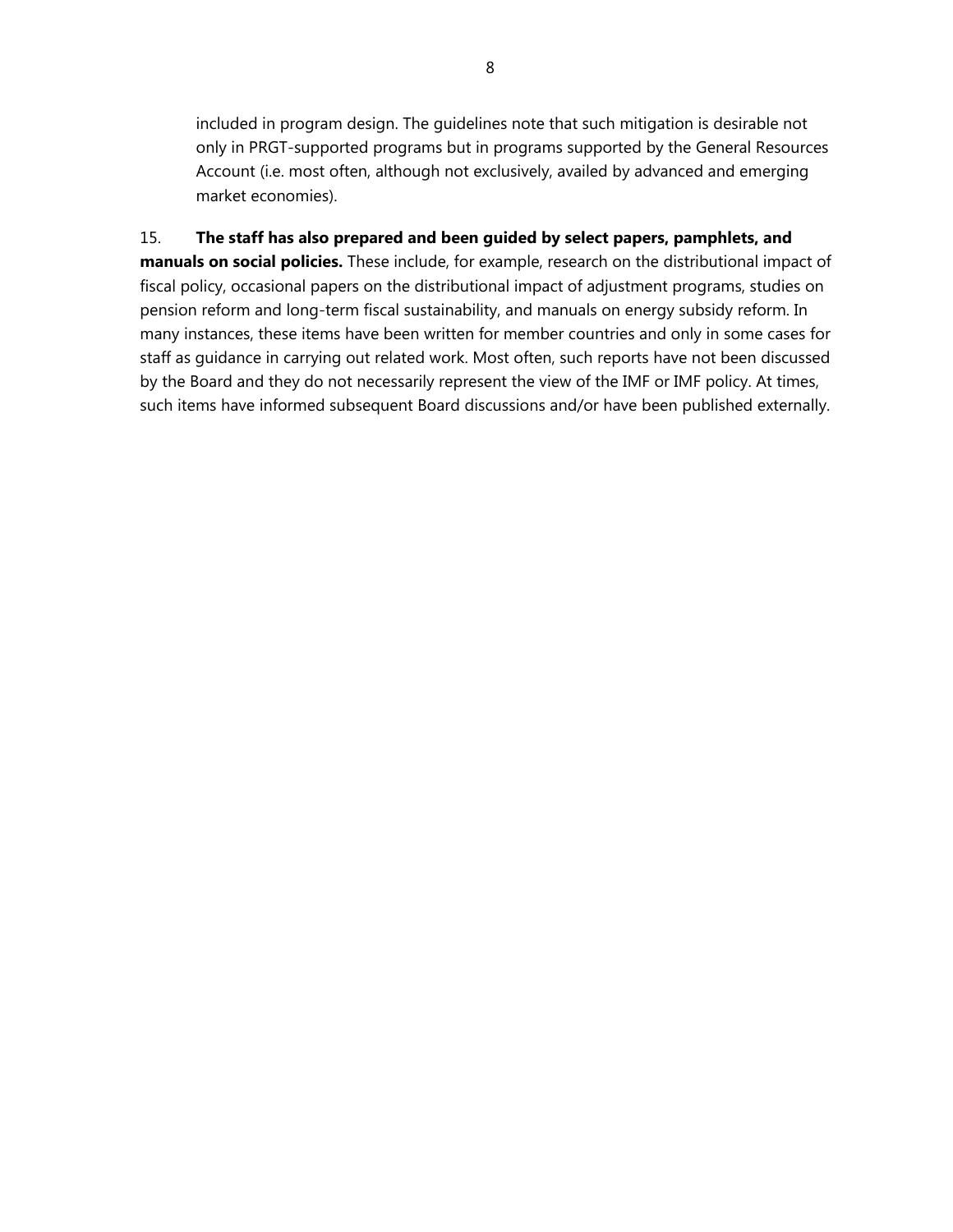| Year | <b>Interim Committee/IMFC Statements</b> | (Executive Board-approved) Fund policy<br>(Excerpts from Summings Up of Board meetings or Decisions of the IMF)                                                                                                                                                                                                                                                                                                                                                                                                                                                                                                                                                                                                                                                      | <b>Management guidance/Operational</b><br>guidance                                                                                           |
|------|------------------------------------------|----------------------------------------------------------------------------------------------------------------------------------------------------------------------------------------------------------------------------------------------------------------------------------------------------------------------------------------------------------------------------------------------------------------------------------------------------------------------------------------------------------------------------------------------------------------------------------------------------------------------------------------------------------------------------------------------------------------------------------------------------------------------|----------------------------------------------------------------------------------------------------------------------------------------------|
| 1979 |                                          | Guidelines on Conditionality (Use of Fund's General Resources and Stand-By Arrangements),<br>Dec. No. 6056-(79/38), March 3, 1979                                                                                                                                                                                                                                                                                                                                                                                                                                                                                                                                                                                                                                    |                                                                                                                                              |
|      |                                          | "In helping its members to devise adjustment programs, the Fund will pay due regard to<br>domestic social and political objectives, the economic priorities, and the circumstances of<br>members, including the causes of their balance of payments problems."                                                                                                                                                                                                                                                                                                                                                                                                                                                                                                       |                                                                                                                                              |
| 1986 |                                          | Seminar: Long-Term Trends in Social Expenditure in the Group of Seven Major Industrial<br>Countries, May 2, 1986                                                                                                                                                                                                                                                                                                                                                                                                                                                                                                                                                                                                                                                     |                                                                                                                                              |
|      |                                          | "Directors apparently felt that, while the issue of social expenditures and the political and<br>ethical questions involved in them were not properly within the terms of reference of the<br>Fund, the work of the Fund should nonetheless focus on the implications of the results of the<br>study for macroeconomic developments and broad financial policies in member countries<br>and the international community as a whole."                                                                                                                                                                                                                                                                                                                                 |                                                                                                                                              |
| 1988 |                                          | Joint Fund/World Bank Staff Report on Poverty Issues, September 2, 1988                                                                                                                                                                                                                                                                                                                                                                                                                                                                                                                                                                                                                                                                                              |                                                                                                                                              |
|      |                                          | "Directors supported the occasional use of compensatory measures  to mitigate the impact<br>of [Fund-supported adjustment] programs on some poverty groups."                                                                                                                                                                                                                                                                                                                                                                                                                                                                                                                                                                                                         |                                                                                                                                              |
|      |                                          | "Directors generally agreed that the Fund needed a deeper understanding of the complex<br>channels through which government policies affected poverty groups in specific countries.<br>They pointed out that it was important that the Fund have a database adequate for analysis<br>and policy recommendations. The Fund staff should  initiate discussions more actively on<br>distributional issues during annual consultations and program negotiations. The staff should<br>also draw more extensively on the expertise of the World Bank and other UN institutions,<br>such as the UNICEF, ILO, and UNDP, in this area. Staff papers for the Board might include<br>specific references to the evaluation of the implications of policies for poverty groups." |                                                                                                                                              |
|      |                                          | "Directors cautioned, however, that while it was appropriate to draw the authorities' attention<br>to the implications of policies for poverty groups, the Fund should continue to recognize that<br>it was, in the final analysis, the country's prerogative to make social choices in the process of<br>its economic adjustment, growth, and development. All Directors agreed that questions of<br>income distribution should not form part of Fund conditionality."                                                                                                                                                                                                                                                                                              |                                                                                                                                              |
| 1991 |                                          |                                                                                                                                                                                                                                                                                                                                                                                                                                                                                                                                                                                                                                                                                                                                                                      | Revised Guidelines on Poverty-Related<br>Work-Memo from Managing Director<br>to Heads of Departments, Bureaus, and<br>Offices, March 8, 1991 |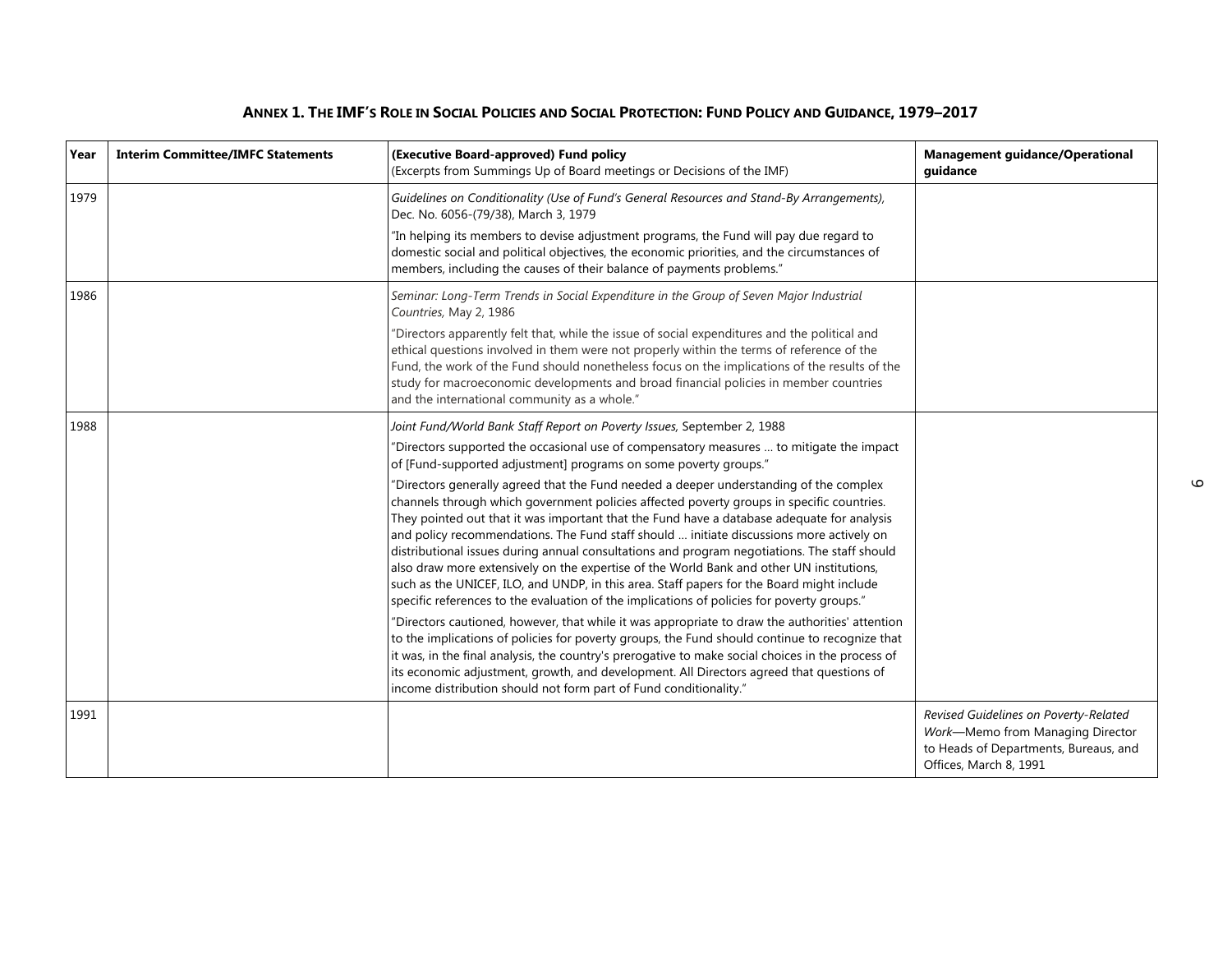| 1993 |                                                                                                                                                                                                                                                                                                                                                                                                                                                                                                                         | Social Safety Nets in Economic Reform, June 2, 1993                                                                                                                                                                                                                                                                                                                                                                                                                                                                                                                                                                                                                                                                                                                                                                                   |                                                                                                                                                                                                                                                                                                           |   |
|------|-------------------------------------------------------------------------------------------------------------------------------------------------------------------------------------------------------------------------------------------------------------------------------------------------------------------------------------------------------------------------------------------------------------------------------------------------------------------------------------------------------------------------|---------------------------------------------------------------------------------------------------------------------------------------------------------------------------------------------------------------------------------------------------------------------------------------------------------------------------------------------------------------------------------------------------------------------------------------------------------------------------------------------------------------------------------------------------------------------------------------------------------------------------------------------------------------------------------------------------------------------------------------------------------------------------------------------------------------------------------------|-----------------------------------------------------------------------------------------------------------------------------------------------------------------------------------------------------------------------------------------------------------------------------------------------------------|---|
|      |                                                                                                                                                                                                                                                                                                                                                                                                                                                                                                                         | "Directors generally took the view that the Fund staff, in its discussions with program<br>countries, should continue to attach importance to analyzing the implications of reform<br>measures for vulnerable groups and advising the authorities on options for social safety nets<br>and their financing in a way that would show how they could be integrated into the<br>programs. This work should be carried out by the Fund staff, whenever possible, by drawing<br>on the resources of the World Bank and, when available, other institutions. Directors also<br>believed that Fund staff should continue to refine the analytical techniques to strengthen its<br>advice, including through ex-post evaluations. They stressed the importance of discussing<br>social safety nets and their financing in program documents." |                                                                                                                                                                                                                                                                                                           |   |
|      |                                                                                                                                                                                                                                                                                                                                                                                                                                                                                                                         | "[A number of Directors] emphasized that the Fund's tasks should remain focused on the<br>restoration and maintenance of macroeconomic balance to foster sustainable growth. They<br>stressed the responsibility of member countries themselves in the design and financing of<br>safety nets. Moreover, they emphasized that the World Bank should take the leading role in<br>poverty alleviation and other structural policy areas. Emphasizing also the growing constraints<br>on Fund staff and related resources, they believed that the Fund should be extremely cautious<br>in extending its involvement in areas that were not central to its fundamental tasks."                                                                                                                                                            |                                                                                                                                                                                                                                                                                                           |   |
|      |                                                                                                                                                                                                                                                                                                                                                                                                                                                                                                                         | "All Directors agreed that the Fund's policy advice through technical assistance on social<br>safety nets should be continued to the extent that staff resources were available. To ensure<br>efficient use of the Fund's scarce staff resources, however, Fund staff should continue and<br>indeed strengthen collaboration with World Bank staff in order to draw on World Bank<br>expertise and to avoid any overlap or conflict in advice offered by the Fund and the World<br>Bank."                                                                                                                                                                                                                                                                                                                                             |                                                                                                                                                                                                                                                                                                           | 5 |
| 1995 | Communiqué of the Interim Committee of the<br>Board of Governors of the IMF, October 8, 1995<br>"The Committee agreed that cooperation [with<br>the ILO] should be strengthened, with a view to<br>helping Fund missions to acquire a better<br>understanding on labor markets and social<br>protection issues"                                                                                                                                                                                                         | Composition of Fiscal Adjustment and Growth, November 17, 1995<br>'Many Directors stressed that conditionality should not attempt to micro-manage the<br>expenditure policies of member countries. Nevertheless, Directors generally agreed that, for<br>assessing the quality of a fiscal adjustment strategy, it would be important to pay due<br>attention to  the level and quality of expenditure on social services (especially primary<br>health and education) Directors urged that, in this work, the staff collaborate closely with<br>the World Bank in the areas of the latter's primary expertise and mandate.                                                                                                                                                                                                           | <b>Bank-Fund Collaboration on Public</b><br>Expenditure Work-Memo and guidance<br>note issued jointly to the staffs of the<br>Fund and the World Bank by the<br>Managing Director of the Fund and the<br>President of the World Bank, June 27,<br>1995                                                    |   |
| 1996 | Interim Committee Declaration, Partnership for<br>Sustainable Global Growth, September 29, 1996<br>"The Committee encourages the Fund to<br>continue to cooperate with other international<br>organizations [to assist member countries] to<br>improve education and training; to reform<br>public pension and health systems to ensure<br>their long-term viability and enable the<br>provision of effective health care; and to<br>alleviate poverty and provide well-targeted and<br>affordable social safety nets." | Aging Populations and Fiscal Consequences of Public Pension Schemes with Particular<br>Reference to the Major Industrial Countries; Pension Regimes and Saving, February 7, 1996<br>"With regard to the role of the Fund in the area of pensions, Directors emphasized that the<br>Fund should focus on the macroeconomic implications for saving, growth, budget positions,<br>labor markets, etcetera. These matters could usually be pursued in the periodic WEO work<br>and in Article IV reports. Specialized work and detailed advice to members on pension<br>systems could in general best be fielded by the OECD and the World Bank. Some Directors<br>also called for further analysis of these issues for economies in transition and developing<br>countries."                                                            | Guidance Note on UN Country Strategy<br>Notes and ILO Collaboration-Memo<br>from Managing Director to Heads of<br>Departments, Bureaus, and Offices,<br>February 7, 1996<br>Income Distribution Issues-Memo from<br>Managing Director to Heads of<br>Departments, Bureaus, and Offices,<br>March 26, 1996 |   |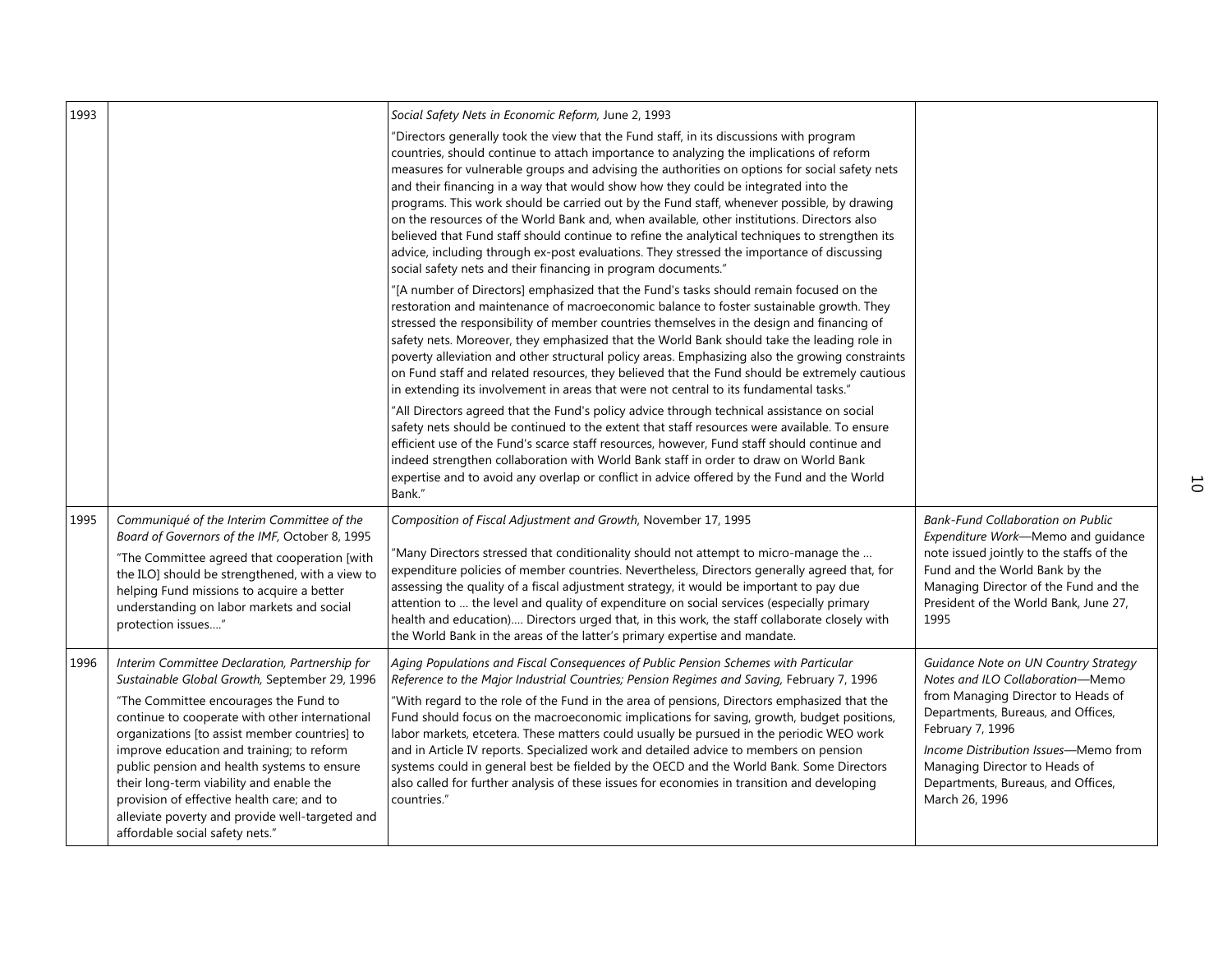| 1997 |                                                                                                                                                                                                                                                                                                                                                                                                                                          |                                                                                                                                                                                                                                                                                                                                                                                                                                                                                                                                                                                                                                                                                                                                                                                                                                                                                                                                                                                                                                                                                                                                                                                                                                                                                                                                                                                                                                                                                                                                                                                             | Guidelines on Social Expenditure-<br>Memo from Managing Director to Heads<br>of Departments, Bureaus, and Offices,<br>May 28, 1997 |   |
|------|------------------------------------------------------------------------------------------------------------------------------------------------------------------------------------------------------------------------------------------------------------------------------------------------------------------------------------------------------------------------------------------------------------------------------------------|---------------------------------------------------------------------------------------------------------------------------------------------------------------------------------------------------------------------------------------------------------------------------------------------------------------------------------------------------------------------------------------------------------------------------------------------------------------------------------------------------------------------------------------------------------------------------------------------------------------------------------------------------------------------------------------------------------------------------------------------------------------------------------------------------------------------------------------------------------------------------------------------------------------------------------------------------------------------------------------------------------------------------------------------------------------------------------------------------------------------------------------------------------------------------------------------------------------------------------------------------------------------------------------------------------------------------------------------------------------------------------------------------------------------------------------------------------------------------------------------------------------------------------------------------------------------------------------------|------------------------------------------------------------------------------------------------------------------------------------|---|
| 1998 |                                                                                                                                                                                                                                                                                                                                                                                                                                          | Distilling the Lessons from the ESAF Reviews, July 8, 1998<br>"[S]ocial safety nets should feature more prominently in the design of future ESAF-supported<br>programs."<br>Bank-Fund Collaboration-Report of the Managing Director and the President,<br>September 22, 1998<br>"Most Directors looked forward to strengthened coordination on the preparation of poverty<br>and social impact analysis (PSIA), which they viewed as a critical instrument to help ensure the<br>effectiveness of the Fund's role in low-income countries. Directors underscored that the Fund<br>should look to the Bank to assist on PSIA for reforms in Fund-supported programs, as this<br>would be the best way of fully utilizing the relative strengths of each institution. At the same<br>time, most Directors acknowledged that some in-house capability in this area will be<br>necessary, in particular, to facilitate the integration of PSIA into PRGF-supported programs."                                                                                                                                                                                                                                                                                                                                                                                                                                                                                                                                                                                                                   |                                                                                                                                    |   |
| 1999 | Communiqué of the Interim Committee of the<br>Board of Governors of the IMF, September 26,<br>1999<br>"[T]he IMF, in close cooperation with the World<br>Bank, and consistent with their mandates, must<br>also take into account the direct social<br>consequences of adjustment and reform efforts<br>as well as the complementarity of<br>macroeconomic and social policies for long-<br>term growth and improved social indicators." | Review of Social Issues and Policies in IMF-Supported Programs, September 13, 1999<br>"Recognizing the need for mutually reinforcing macroeconomic and social policies, [Directors]<br>underscored the importance of more closely integrating, with the help of the World Bank,<br>social issues and poverty concerns into Fund-supported programs. Directors agreed that<br>greater attention to social issues was necessary in the context of low-income countries,<br>including HIPCs, where structural reforms are particularly critical. With regard to other<br>countries, a variety of views was expressed on the degree and modalities of Fund involvement<br>in social issues [A] number of Directors, while concurring that IMF-supported programs<br>should encompass members' social policies and poverty reduction efforts, cautioned<br>nevertheless that the IMF should not allow its primary mandate to be diluted."<br>"All Directors emphasized that, as regards social issues, the World Bank and other relevant<br>international organizations have the primary mandate and expertise Several Directors<br>cautioned that the Fund did not have the panoply of expertise needed to assess the quality of<br>social spending and related issues. Directors, therefore, underscored that the social<br>components of countries' IMF-supported programs should draw, to the fullest extent<br>possible, on the work of the World Bank and other relevant institutions."<br>"Several Directors recommended that the staff should assess, in the course of surveillance, the |                                                                                                                                    | 旨 |
|      |                                                                                                                                                                                                                                                                                                                                                                                                                                          | adequacy of social policy instruments, the performance of social safety nets, and the potential<br>social ramifications of macroeconomic and financial policies. Many others, however,<br>cautioned that this should not detract from the appropriate focus of Article IV surveillance."<br>"Directors considered that in countries where social spending is so low as to be a critical area<br>of weakness, structural benchmarks could continue to be used selectively to protect social<br>spending and to promote key institutional reforms. While many Directors thought that such<br>benchmarks should only be used in ESAF-supported programs, some other Directors saw the<br>value in applying performance indicators (performance criteria and structural benchmarks) to<br>a broader range of Fund-supported programs. In establishing such structural benchmarks,                                                                                                                                                                                                                                                                                                                                                                                                                                                                                                                                                                                                                                                                                                               |                                                                                                                                    |   |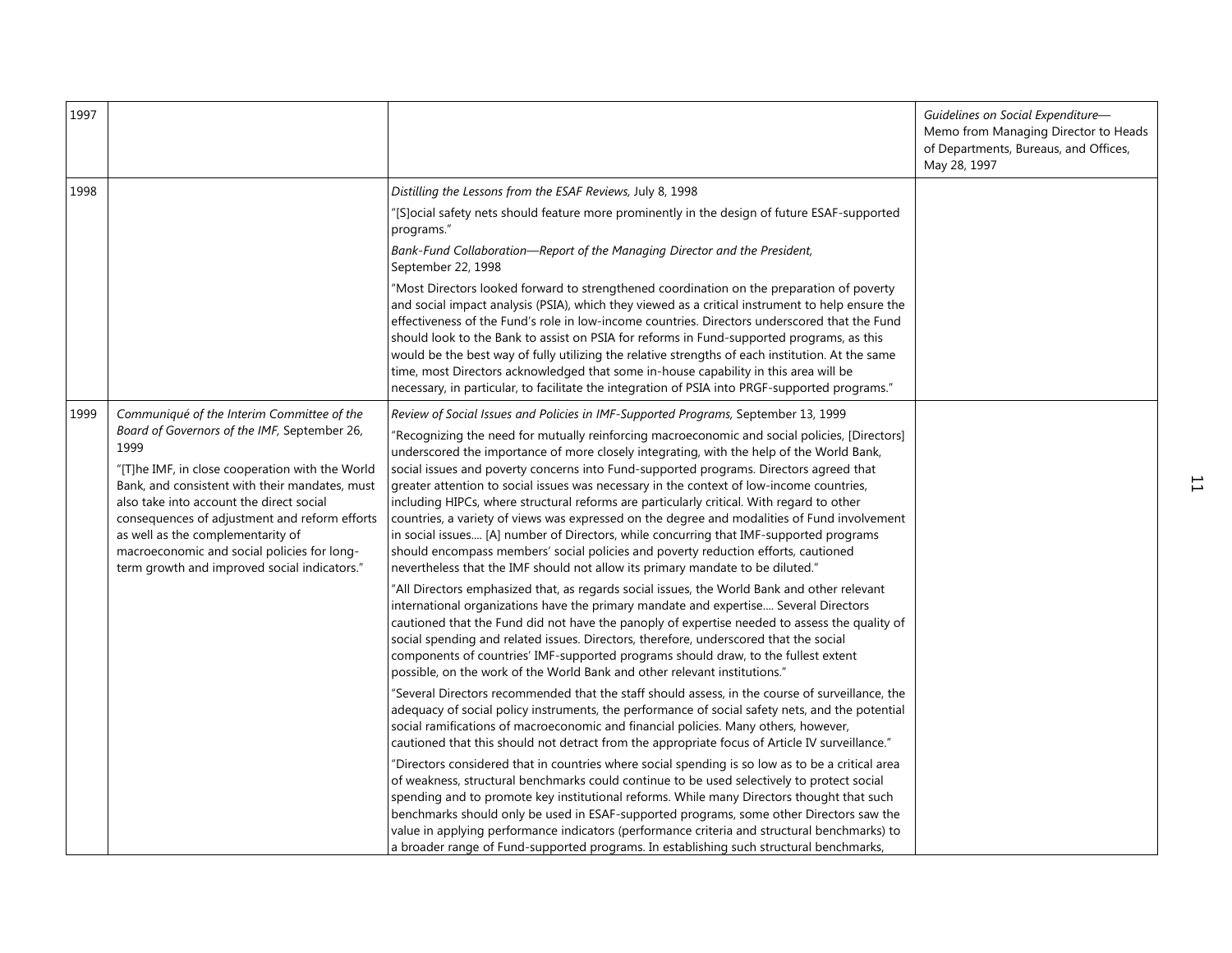|      |                                                                                                                                                                                                                                                                                                                                                                                                                                                                                        | IMF staff will rely on inputs from the World Bank and others to ensure, inter alia, the targeting<br>and quality of spending."                                                                                                                                                                                                                                                                                                                                                      |                                                                               |    |
|------|----------------------------------------------------------------------------------------------------------------------------------------------------------------------------------------------------------------------------------------------------------------------------------------------------------------------------------------------------------------------------------------------------------------------------------------------------------------------------------------|-------------------------------------------------------------------------------------------------------------------------------------------------------------------------------------------------------------------------------------------------------------------------------------------------------------------------------------------------------------------------------------------------------------------------------------------------------------------------------------|-------------------------------------------------------------------------------|----|
|      |                                                                                                                                                                                                                                                                                                                                                                                                                                                                                        | Poverty Reduction Strategy Papers-Operational Issues, December 21, 1999                                                                                                                                                                                                                                                                                                                                                                                                             |                                                                               |    |
|      |                                                                                                                                                                                                                                                                                                                                                                                                                                                                                        | "[Directors] supported the integration into the macroeconomic frameworks of key specific,<br>costed measures to increase growth and reduce poverty, noting that this will enhance existing<br>efforts to increase social and other priority spending where appropriate, and to identify social<br>safety nets."                                                                                                                                                                     |                                                                               |    |
|      |                                                                                                                                                                                                                                                                                                                                                                                                                                                                                        | 'Directors agreed that Fund arrangements under the PRGF must support and be consistent<br>with the country's poverty reduction strategy."                                                                                                                                                                                                                                                                                                                                           |                                                                               |    |
|      |                                                                                                                                                                                                                                                                                                                                                                                                                                                                                        | "For social policies, most poverty-reducing measures and other structural policies within the<br>Bank's primary mandate, the Fund staff should ascertain whether the Bank staff has any major<br>outstanding concerns about the adequacy of implementation before Fund management<br>determines whether to recommend Board approval of disbursements under the PRGF<br>arrangement."                                                                                                |                                                                               |    |
| 2000 |                                                                                                                                                                                                                                                                                                                                                                                                                                                                                        | Biennial Review of the Implementation of the Fund's Surveillance and of the 1977 Surveillance<br>Decision, March 10, 2000                                                                                                                                                                                                                                                                                                                                                           | Key Features of IMF Poverty Reduction<br>and Growth Facility (PRGF) Supported |    |
|      |                                                                                                                                                                                                                                                                                                                                                                                                                                                                                        | "Many Directors suggested that staff reports should include the rationale for the coverage of<br>noncore issues in terms of their macroeconomic relevance It was noted that the Fund did<br>not have the breadth of expertise and experience necessary to cover many areas that, while<br>outside traditional core areas, may at times be critical to a country's macroeconomic stability.<br>On such issues, it will be essential to draw on the expertise of other institutions." | Programs-Guidance note for staff,<br>August 16, 2000                          | 52 |
| 2001 | Communiqué-Joint Session: IMFC and<br>Development Committee, April 29, 2001                                                                                                                                                                                                                                                                                                                                                                                                            | Conditionality in Fund-Supported Programs, March 7, 2001<br>"[M]ost Directors considered that any application of conditionality in [noncore] areas should                                                                                                                                                                                                                                                                                                                           | Policy Statement on IMF Technical<br>Assistance, April 1, 2001                |    |
|      | "We are encouraged that the World Bank is<br>developing improved methods to help<br>countries assess the social impact of policies, as<br>well as its own policy recommendations, and<br>that the IMF will contribute to this exercise in<br>its areas of expertise and draw on and integrate<br>the social impact analyses of others into its<br>macroeconomic policy advice. We urge the<br>Bank and the Fund to implement these steps at<br>the country level as soon as possible." | be limited to measures that are critical to a program's achievement of its macroeconomic<br>objectives Directors agreed that care would need to be taken to ensure that the authorities<br>received adequate advice-from the World Bank or other agencies-to guide implementation<br>of any measure outside the Fund's core areas to be included under Fund conditionality."                                                                                                        | (NB: Board-approved operational<br>quidance)                                  |    |
|      | Communiqué of the International Monetary and<br>Financial Committee of the Board of Governors<br>of the IMF, November 17, 2001                                                                                                                                                                                                                                                                                                                                                         |                                                                                                                                                                                                                                                                                                                                                                                                                                                                                     |                                                                               |    |
|      | "The IMF, working closely with the World Bank,<br>should intensify its efforts within the Poverty<br>Reduction Strategy Paper (PRSP) framework to<br>assess the poverty and social impacts of<br>reforms on the poor."                                                                                                                                                                                                                                                                 |                                                                                                                                                                                                                                                                                                                                                                                                                                                                                     |                                                                               |    |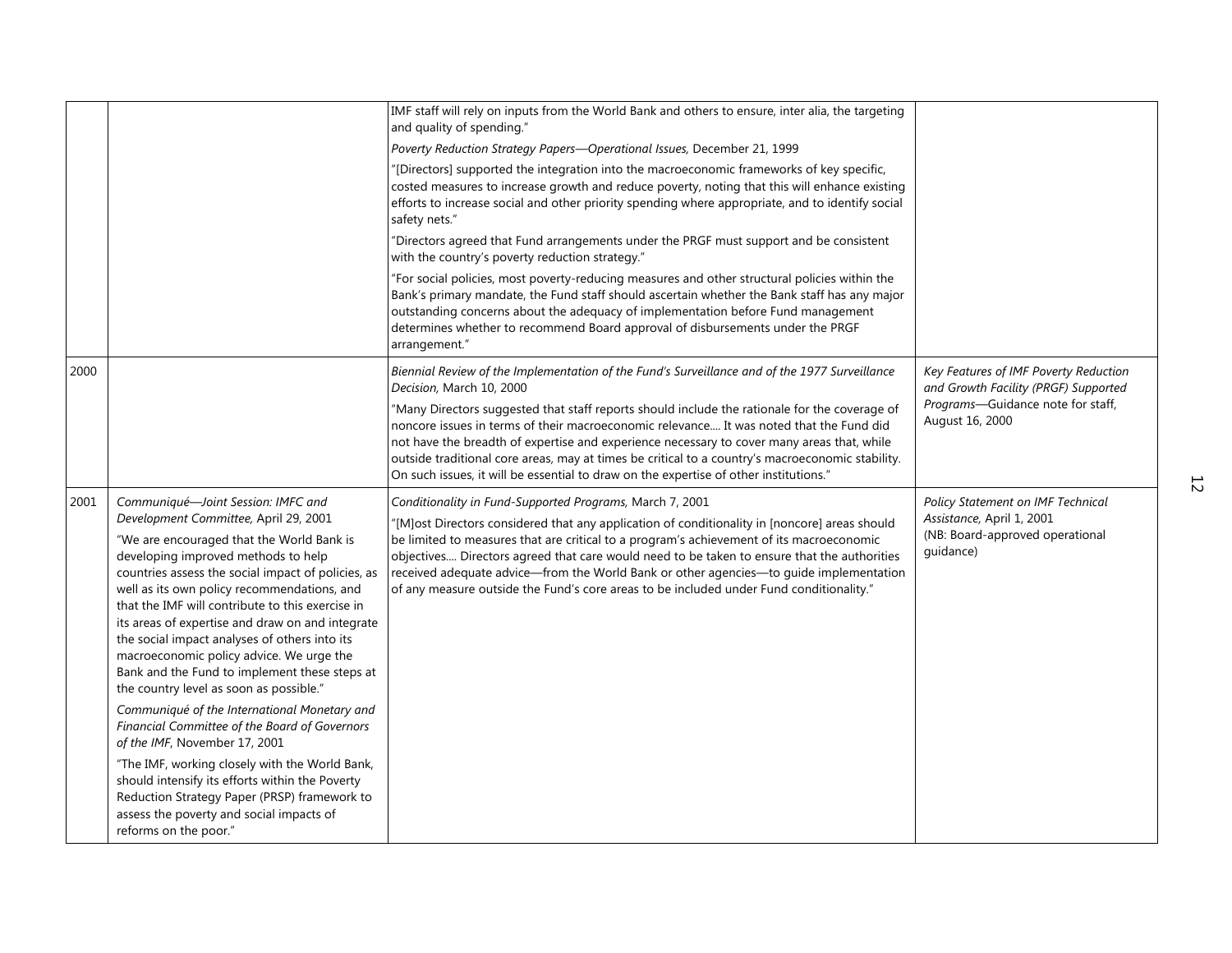| Communiqué of the International Monetary and<br>Financial Committee of the Board of Governors<br>of the IMF, April 20, 2002<br>"The Committee encourages the Fund and the<br>Bank to continue their collaboration on [using<br>poverty and social impact analysis more<br>systematically]"<br>Communiqué of the International Monetary and<br>Financial Committee of the Board of Governors<br>of the IMF, September 28, 2002<br>"The Committee encourages the Fund and<br>Bank to continue their collaboration on [using<br>poverty and social impact analysis more<br>systematically, and building country capacity in<br>this areal" | Strengthening IMF-World Bank Collaboration on Country Programs and Conditionality-<br>Progress Report, September 11, 2002<br>"Public expenditure management was cited as an area in which better collaboration is<br>needed; a few Directors also stressed the importance of operationalizing Poverty and Social<br>Impact Assessments (PSIAs)."<br>Guidelines on Conditionality, Dec. No. 12864-(02-102), September 26, 2002<br>"In helping members to devise economic and financial programs, the Fund will pay due<br>regard to the domestic social and political objectives."<br>"Variables and measures that are outside the Fund's core areas of responsibility may also be<br>established as conditions but may require more detailed explanation of their critical<br>importance."<br>"When establishing and monitoring conditions based on variables and measures that are not<br>within its core areas of responsibility, the Fund will, to the fullest extent possible, draw on the<br>advice of other multilateral institutions, particularly the World Bank."                                                                                   | Operationalizing Bank-Fund<br>Collaboration in Country Programs and<br>Conditionality-Staff guidance note,<br>April 2002<br>Operational Guidance Note for Staff<br>Following the 2002 Biennial Surveillance<br>Review, September 13, 2002 |    |
|-----------------------------------------------------------------------------------------------------------------------------------------------------------------------------------------------------------------------------------------------------------------------------------------------------------------------------------------------------------------------------------------------------------------------------------------------------------------------------------------------------------------------------------------------------------------------------------------------------------------------------------------|--------------------------------------------------------------------------------------------------------------------------------------------------------------------------------------------------------------------------------------------------------------------------------------------------------------------------------------------------------------------------------------------------------------------------------------------------------------------------------------------------------------------------------------------------------------------------------------------------------------------------------------------------------------------------------------------------------------------------------------------------------------------------------------------------------------------------------------------------------------------------------------------------------------------------------------------------------------------------------------------------------------------------------------------------------------------------------------------------------------------------------------------------------------|-------------------------------------------------------------------------------------------------------------------------------------------------------------------------------------------------------------------------------------------|----|
|                                                                                                                                                                                                                                                                                                                                                                                                                                                                                                                                                                                                                                         | Bank/Fund Collaboration on Public Expenditure Issues, March 12, 2003<br>"Directors stressed that strengthened collaboration between the Fund and the Bank should<br>maintain a clear division of labor between the two institutions. The Fund should be the lead<br>agency on the aggregate aspects of macroeconomic policy and their related instruments, and<br>the Bank on issues relating to public expenditure composition and efficiency, while close<br>coordination between both in areas of joint responsibility should help ensure<br>complementarity and avoid conflicting policy advice to country authorities."<br>Role of the Fund in Low-Income Member Countries Over the Medium Term; Fund Assistance for                                                                                                                                                                                                                                                                                                                                                                                                                                    | Operational Guidance on the New<br>Conditionality Guidelines, May 8, 2003                                                                                                                                                                 | 53 |
|                                                                                                                                                                                                                                                                                                                                                                                                                                                                                                                                                                                                                                         | "Directors saw the need for both Article IV discussions and Fund-supported programs to take<br>routinely into account the probability of shocks and to consider what type of macroeconomic<br>policies would better prepare authorities for that eventuality. To this end, they highlighted the<br>importance of  social safety nets."<br>Evaluation Report on Fiscal Adjustment in IMF-Supported Programs by the IEO, August 29,<br>2003<br>"Directors underscored the need to shield the poor from economic downturns and called for<br>Fund-supported programs to incorporate, to the extent possible, the cost of social safety<br>nets, which should be developed in advance by the authorities in collaboration with the<br>World Bank."<br>"Directors agreed that an important aim of program design should be to protect critical social<br>expenditures. However, they stressed  that the Fund should not become involved in the<br>detailed selection and design of social policy; this task is outside both the Fund's mandate<br>and its expertise."<br>"A number of Directors supported the IEO's call for updating of the 1997 guidelines that |                                                                                                                                                                                                                                           |    |
|                                                                                                                                                                                                                                                                                                                                                                                                                                                                                                                                                                                                                                         |                                                                                                                                                                                                                                                                                                                                                                                                                                                                                                                                                                                                                                                                                                                                                                                                                                                                                                                                                                                                                                                                                                                                                              | Countries Facing Exogenous Shocks, August 27, 2003<br>direct IMF work in the social area, in order to improve their clarity and effectiveness as an                                                                                       |    |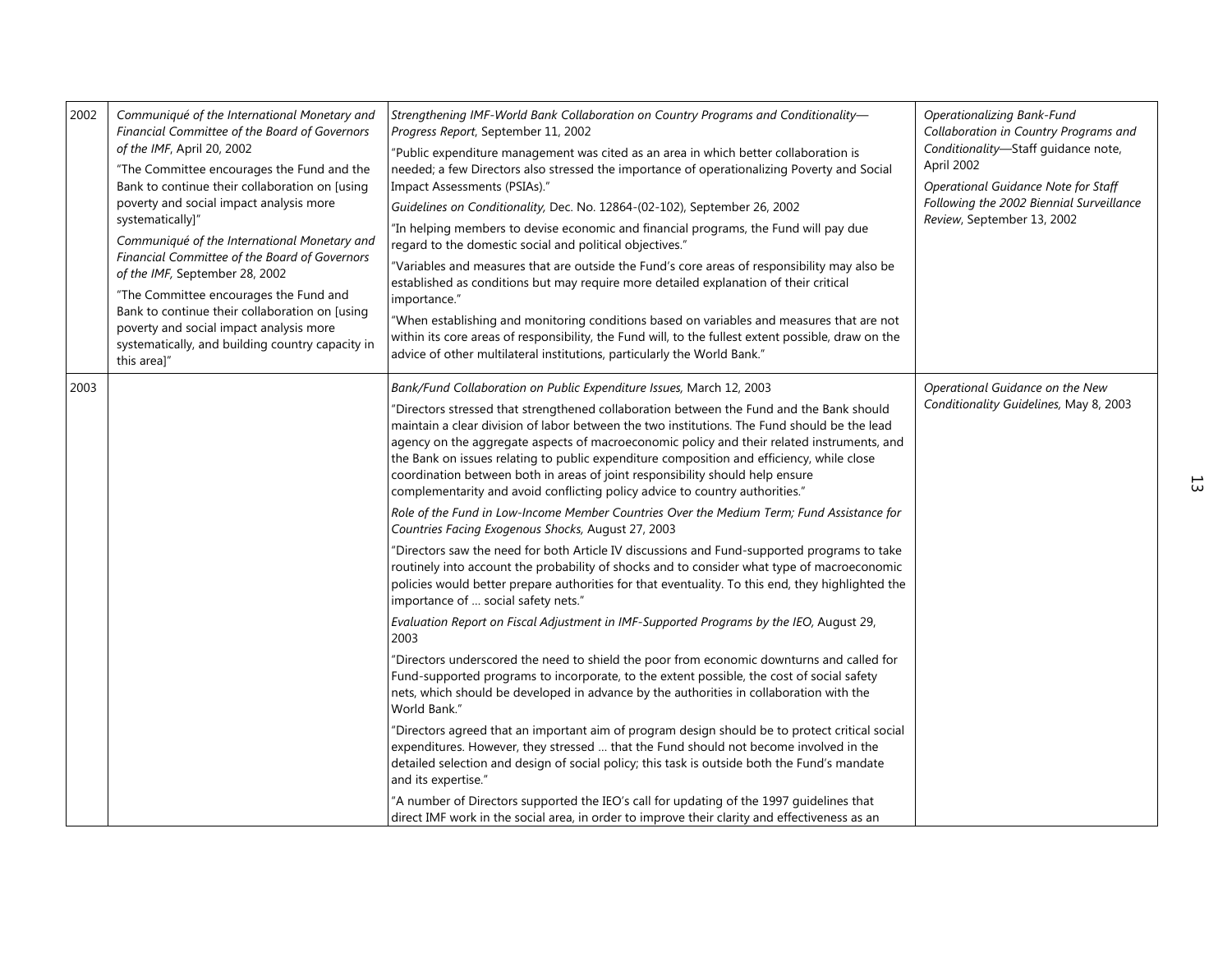|      |                                                                                                                                                                                                                                                                                                                                                                                                                                                                                                                                                                                       | operational tool in protecting the most vulnerable from economic shocks and budgetary<br>retrenchment. Other Directors, however, viewed the existing quidelines as adequate."<br>"Many Directors agreed with the recommendation that staff should inquire, during Article IV<br>consultations, whether the authorities have identified social programs that they would like to<br>protect in the event of a crisis, as they believed this would help dispel the criticism that Fund<br>programs unduly curtail social spending. A few others considered this recommendation<br>impractical, as it would create significant costs."                                                                                                                                                                                                                                                                                                                                                                                                                                                                                                                                                                                                                                                                                                                                                                                                                                                                                                                                                                                                                                                                                                                                                                                                                                                                                                                                                                                                                                                                                                                                                |                                                                                                                                                                         |    |
|------|---------------------------------------------------------------------------------------------------------------------------------------------------------------------------------------------------------------------------------------------------------------------------------------------------------------------------------------------------------------------------------------------------------------------------------------------------------------------------------------------------------------------------------------------------------------------------------------|-----------------------------------------------------------------------------------------------------------------------------------------------------------------------------------------------------------------------------------------------------------------------------------------------------------------------------------------------------------------------------------------------------------------------------------------------------------------------------------------------------------------------------------------------------------------------------------------------------------------------------------------------------------------------------------------------------------------------------------------------------------------------------------------------------------------------------------------------------------------------------------------------------------------------------------------------------------------------------------------------------------------------------------------------------------------------------------------------------------------------------------------------------------------------------------------------------------------------------------------------------------------------------------------------------------------------------------------------------------------------------------------------------------------------------------------------------------------------------------------------------------------------------------------------------------------------------------------------------------------------------------------------------------------------------------------------------------------------------------------------------------------------------------------------------------------------------------------------------------------------------------------------------------------------------------------------------------------------------------------------------------------------------------------------------------------------------------------------------------------------------------------------------------------------------------|-------------------------------------------------------------------------------------------------------------------------------------------------------------------------|----|
| 2004 | Communiqué of the International Monetary and<br>Financial Committee of the Board of Governors<br>of the IMF, April 24, 2004<br>"[The Committee] underscores the importance<br>of improving the macroeconomic design of<br>PRGF-supported programs, including the social<br>impact."<br>Communiqué of the International Monetary and<br>Financial Committee (IMFC) of the Board of<br>Governors of the International Monetary Fund,<br>October 2, 2004<br>"[The Committee] calls for increased<br>incorporation of poverty and social impact<br>analysis into PRGF-supported programs" | Follow Up on the Recommendations of the Independent Evaluation Office Report on Fiscal<br>Adjustment in IMF-Supported Programs, March 1, 2004<br>"Directors reiterated that the Fund does have a role to play in the social sector-while<br>emphasizing that the World Bank is the lead agency in this area."<br>Strengthening IMF-World Bank Collaboration on Country Programs and Conditionality-<br>Progress Report, March 17, 2004<br>"Most Directors looked forward to strengthened coordination on the preparation of poverty<br>and social impact analysis (PSIA), which they viewed as a critical instrument to help ensure the<br>effectiveness of the Fund's role in LICs. Directors underscored that the Fund should look to<br>the Bank to assist on PSIA for reforms in Fund-supported programs, as this would be the best<br>way of fully utilizing the relative strengths of each institution. At the same time, most<br>Directors acknowledged that some in-house capability in this area will be necessary, in<br>particular, to facilitate the integration of PSIA into PRGF-supported programs."<br>Biennial Review of the Implementation of the Fund's Surveillance and of the 1977 Surveillance<br>Decision, July 23, 2004<br>"In members where shocks could have a sizeable impact on social conditions, most Directors<br>were of the view that Article IV consultations and other contacts can offer an opportunity to<br>solicit interested members' views on protection of social safety nets or of other priority<br>expenditures in times of economic stress."<br>The Role of the Fund in Low-Income Member Countries, August 30, 2004<br>"Directors generally saw merit in incorporating relevant Poverty and Social Impact Analysis<br>into the Fund's work, with due regard being paid to resource constraints and comparative<br>expertise."<br>The Design of Fund-Supported Programs, December 17, 2004<br>"[Directors] considered that the design of programs in low-income countries should be based<br>on a full consideration of the implications of policies for poverty reduction, taking into<br>account micro-macro linkages and PSIAs." |                                                                                                                                                                         | 14 |
| 2005 |                                                                                                                                                                                                                                                                                                                                                                                                                                                                                                                                                                                       |                                                                                                                                                                                                                                                                                                                                                                                                                                                                                                                                                                                                                                                                                                                                                                                                                                                                                                                                                                                                                                                                                                                                                                                                                                                                                                                                                                                                                                                                                                                                                                                                                                                                                                                                                                                                                                                                                                                                                                                                                                                                                                                                                                                   | Surveillance Guidance Note, May 9, 2005                                                                                                                                 |    |
| 2006 |                                                                                                                                                                                                                                                                                                                                                                                                                                                                                                                                                                                       |                                                                                                                                                                                                                                                                                                                                                                                                                                                                                                                                                                                                                                                                                                                                                                                                                                                                                                                                                                                                                                                                                                                                                                                                                                                                                                                                                                                                                                                                                                                                                                                                                                                                                                                                                                                                                                                                                                                                                                                                                                                                                                                                                                                   | A Handbook for the Staff on PRGF<br>Arrangements, May 24, 2006<br>Operational Guidance to IMF Staff on the<br>2002 Conditionality Guidelines-Revised<br>January 9, 2006 |    |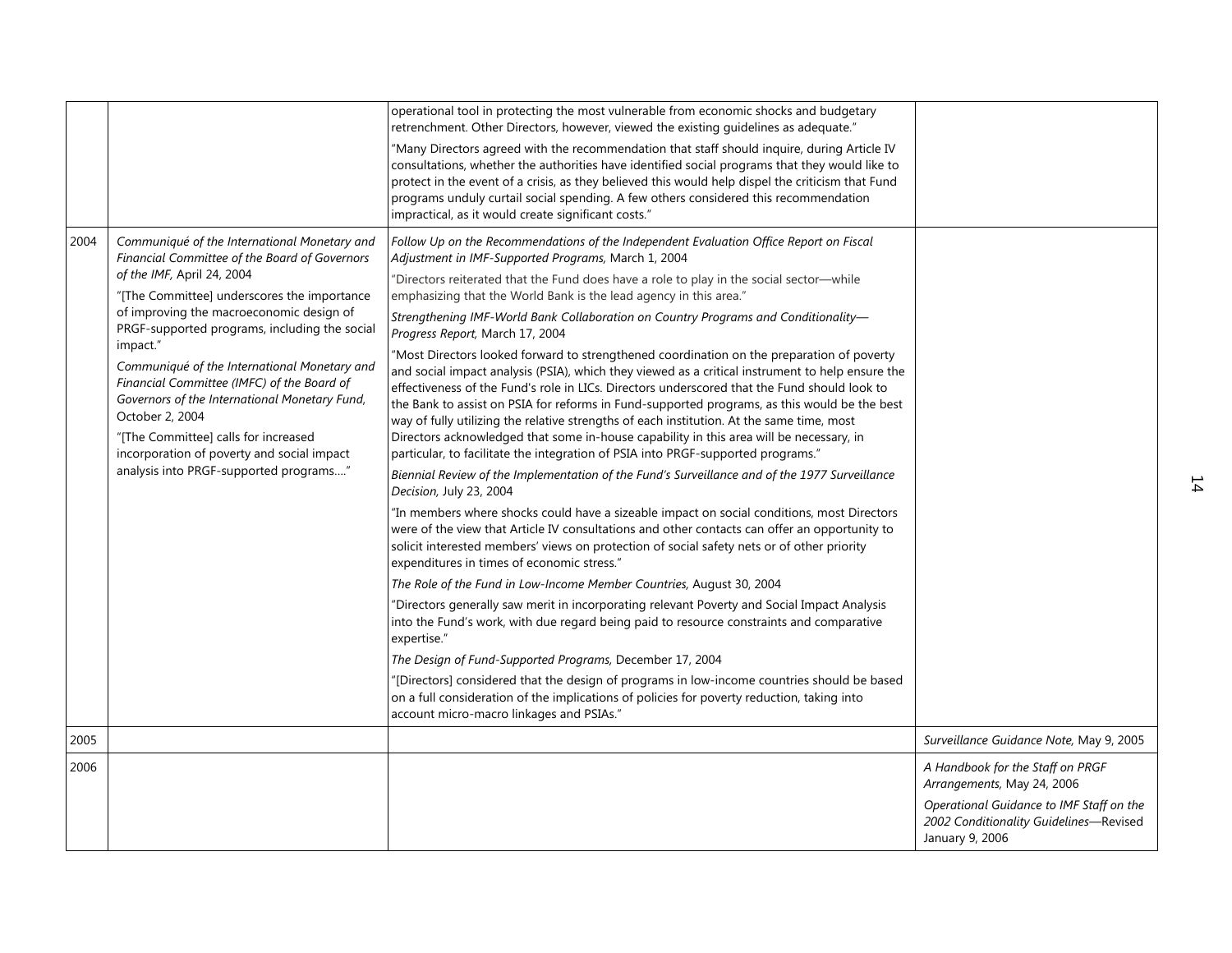| 2007 | Fiscal Policy Response to Scaled-Up Aid; Aid Inflows-The Role of the Fund and Operational<br>Issues for Program Design, July 6, 2007<br>"Directors emphasized that the Fund should rely on the World Bank and other development<br>partners for monitoring sectoral spending."                                                                                                                                                                                                                                                                                                                                                                                                                          | Implementing the 2007 Surveillance<br>Decision-Interim Guidance Note, June<br>28, 2007                                                                                                                                                       |
|------|---------------------------------------------------------------------------------------------------------------------------------------------------------------------------------------------------------------------------------------------------------------------------------------------------------------------------------------------------------------------------------------------------------------------------------------------------------------------------------------------------------------------------------------------------------------------------------------------------------------------------------------------------------------------------------------------------------|----------------------------------------------------------------------------------------------------------------------------------------------------------------------------------------------------------------------------------------------|
| 2008 | Seminar: Fuel and Food Price Subsidies-Issues and Reform Options, October 1, 2008<br>"Directors stressed the importance of collaboration with the World Bank, UN agencies, OECD<br>and regional development banks on subsidy reform. They observed that the Fund, consistent<br>with its mandate, should focus on the macro-fiscal impact of subsidies and subsidy-reform<br>options, while the Bank can more effectively assist countries in the design and<br>implementation of subsidy reform."                                                                                                                                                                                                      | Operational Guidance to IMF Staff on the<br>2002 Conditionality Guidelines-Revised<br>July 10, 2008                                                                                                                                          |
| 2009 | Seminar: Creating Policy Space-Responsive Design and Streamlined Conditionality in Recent<br>Low-Income Country Programs, September 24, 2009<br>"Directors observed that the twin crises had further exposed the weaknesses of existing social<br>safety nets in many low-income countries, which constrained their ability to provide well-<br>targeted social protection. In this regard, Directors noted the importance for the Fund to<br>continue to work closely with the World Bank, regional development banks, and donors to<br>help LICs put in place more effective social safety net mechanisms to address future shocks."                                                                  | Implementing the 2007 Surveillance<br>Decision-Revised Interim Guidance<br>Note, June 22, 2009<br>Bilateral Surveillance Guidance Note,<br>October 27, 2009                                                                                  |
| 2010 |                                                                                                                                                                                                                                                                                                                                                                                                                                                                                                                                                                                                                                                                                                         | Operational Guidance to IMF Staff on the<br>2002 Conditionality Guidelines-Revised<br>January 25, 2010<br>Bilateral Surveillance Guidance Note -<br>Updated December 22, 2010                                                                |
| 2011 | Macroeconomic and Operational Challenges in Countries in Fragile Situations, July 7, 2011<br>"Most Directors welcomed the staff's increased emphasis on the political and social context in<br>countries in fragile situations, which could inform the assessment of the risks of Fund<br>engagement. However, a few Directors cautioned that such political and social issues lay<br>outside the Fund's expertise."<br>2011 Triennial Surveillance Review, October 24, 2011<br>"Directors agreed that the Fund could pay more attention to inclusive growth, employment,<br>and other social issues that have significant macroeconomic impacts, drawing from the<br>expertise of other institutions." |                                                                                                                                                                                                                                              |
| 2012 | 2011 Review of Conditionality, September 5, 2012<br>"[Directors] encouraged more analysis of the social impact in close cooperation with country<br>authorities and institutional partners. Directors also supported, where feasible and<br>appropriate, inclusion of policy measures to mitigate adverse short-term impacts on the most<br>vulnerable, particularly in programs with high risks and large fiscal adjustment. In<br>implementing these proposals, Directors stressed the need to be mindful of the Fund's core<br>areas of responsibility and competencies, and encouraged staff to draw on the expertise of<br>other institutions to the extent possible."                             | Handbook of IMF Facilities for Low-<br>Income Countries, March 21, 2012<br>Staff Guidance Note on the Fund's<br>Engagement with Countries in Fragile<br>Situations, April 25, 2012<br>Bilateral Surveillance Guidance Note,<br>June 13, 2012 |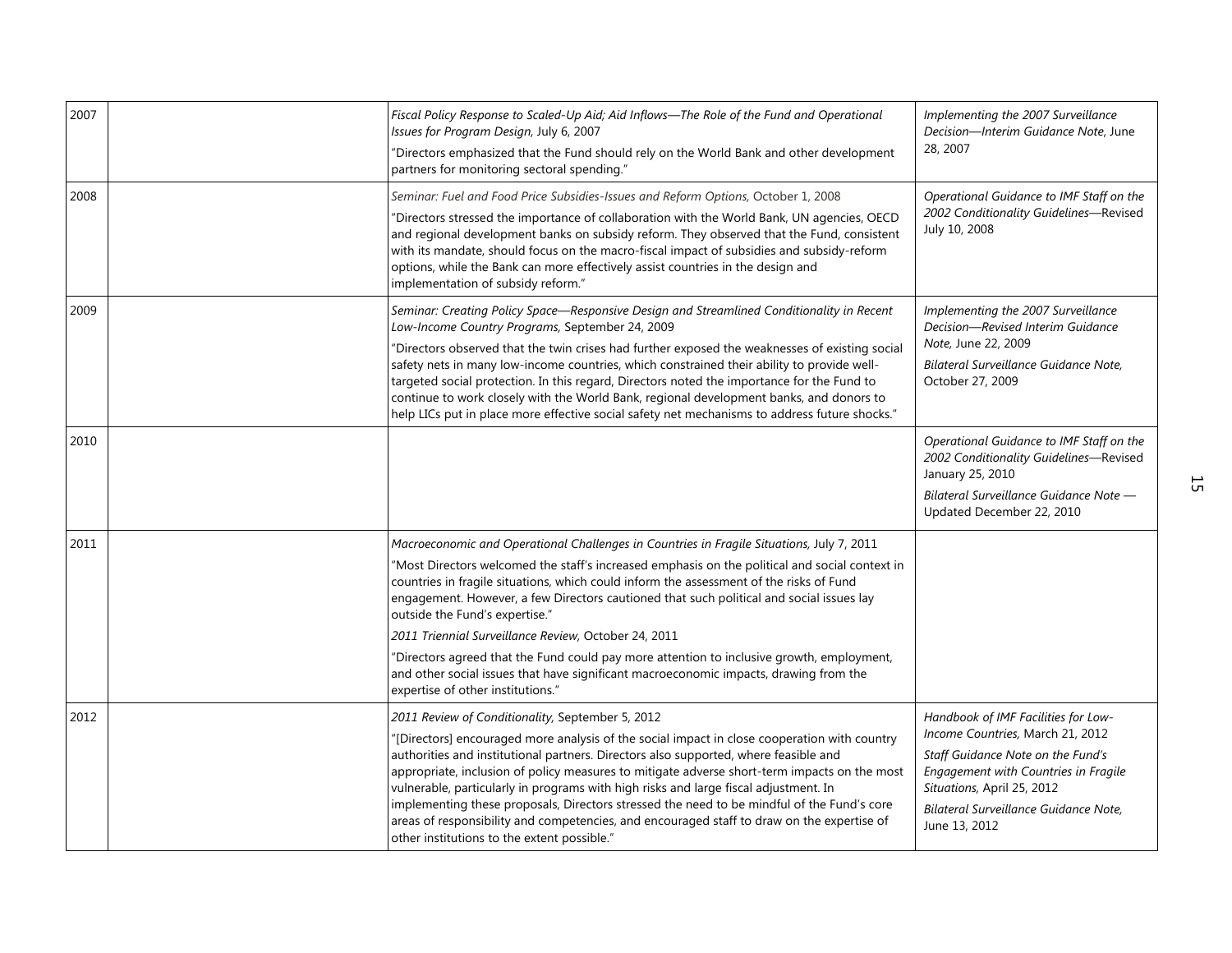| 2013 |                                                                                                                                                                                                                                                                                                                                                                                                                                                                                                                                                                                                                                                                                                                                                                                                                                                                                                                                                                                                                                                                                                                                                                                                                                                                                                                                                                                                                                                                                                                                                                                                                                                                                                                                                                                                                                                               | Guidance Note on Jobs and Growth Issues<br>in Surveillance and Program Work,<br>September 27, 2013                                                                                                                                                                                      |
|------|---------------------------------------------------------------------------------------------------------------------------------------------------------------------------------------------------------------------------------------------------------------------------------------------------------------------------------------------------------------------------------------------------------------------------------------------------------------------------------------------------------------------------------------------------------------------------------------------------------------------------------------------------------------------------------------------------------------------------------------------------------------------------------------------------------------------------------------------------------------------------------------------------------------------------------------------------------------------------------------------------------------------------------------------------------------------------------------------------------------------------------------------------------------------------------------------------------------------------------------------------------------------------------------------------------------------------------------------------------------------------------------------------------------------------------------------------------------------------------------------------------------------------------------------------------------------------------------------------------------------------------------------------------------------------------------------------------------------------------------------------------------------------------------------------------------------------------------------------------------|-----------------------------------------------------------------------------------------------------------------------------------------------------------------------------------------------------------------------------------------------------------------------------------------|
| 2014 | 2014 Triennial Surveillance Review, September 26, 2014<br>"Most Directors supported establishing clearer principles for the Fund's engagement in<br>structural issues based on macro-criticality and the Fund's expertise or interest in a "critical<br>mass" of the membership, leveraging the expertise of other international organizations and<br>local experts where possible. Some others were reluctant to see any expansion of the Fund's<br>work in non-core areas where the Fund has limited expertise."                                                                                                                                                                                                                                                                                                                                                                                                                                                                                                                                                                                                                                                                                                                                                                                                                                                                                                                                                                                                                                                                                                                                                                                                                                                                                                                                            | Staff Guidance Note on the Fund's<br>Engagement with Small Developing<br>States, March 24, 2014<br>Operational Guidance to IMF Staff on the<br>2002 Conditionality Guidelines-Revised<br>July 23, 2014<br>2014 Handbook of IMF Facilities for Low-<br>Income Countries, August 27, 2014 |
| 2015 | Financing for Development-Revisiting the Monterrey Consensus, July 6, 2015<br>"[Directors] called for targeted Fund support for countries seeking to develop policies to<br>promote economic inclusion, including gender inclusion, while underscoring that Fund<br>engagement in these areas should focus on policy issues deemed macro-critical for achieving<br>sustained economic growth and be based on a close collaboration with other institutions<br>such as the World Bank."                                                                                                                                                                                                                                                                                                                                                                                                                                                                                                                                                                                                                                                                                                                                                                                                                                                                                                                                                                                                                                                                                                                                                                                                                                                                                                                                                                        | Guidance Note for Surveillance Under<br>Article IV Consultations, March 19, 2015                                                                                                                                                                                                        |
| 2016 |                                                                                                                                                                                                                                                                                                                                                                                                                                                                                                                                                                                                                                                                                                                                                                                                                                                                                                                                                                                                                                                                                                                                                                                                                                                                                                                                                                                                                                                                                                                                                                                                                                                                                                                                                                                                                                                               | 2016 Handbook of IMF Facilities for Low-<br>Income Countries, February 22, 2016                                                                                                                                                                                                         |
| 2017 | Social Safeguards and Program Design in PRGT and PSI-Supported Programs, May 26, 2017<br>"Directors saw scope to strengthen the effectiveness of these safeguards in protecting the<br>poor and most vulnerable. In this regard, they generally supported staff's proposals to<br>improve the design of social safeguards measures in PRGT and PSI-supported programs.<br>Directors looked forward to the upcoming IEO evaluation on the "IMF and Social Protection,"<br>and encouraged the staff to draw on Board-endorsed policies based on its findings when<br>preparing the staff guidance note that would help clarify how to treat social safeguards<br>measures in Fund-supported programs and surveillance Directors welcomed the use of<br>program floors for social and other priority spending as an important safeguard for outlays<br>favoring vulnerable groups. Directors welcomed the adoption in Fund-supported programs of<br>concrete measures to strengthen social safety nets, noting that such reforms may require<br>time to design and implement In general, staff should consider national capacity to operate<br>social safety nets, and should seek to strengthen such capacity, where appropriate, with<br>technical assistance and training provided by the Fund and other development partners<br>Where social safeguards have the potential to affect domestic or balance-of-payments<br>stability, staff should provide analysis and advice as part of Fund surveillance, with input from<br>development partners where possible Where Fund-supported programs include policy<br>measures with a potentially adverse distributional impact, Directors called on staff to<br>document the steps taken to protect vulnerable groups, with input from other development<br>partners and external stakeholders, where possible." |                                                                                                                                                                                                                                                                                         |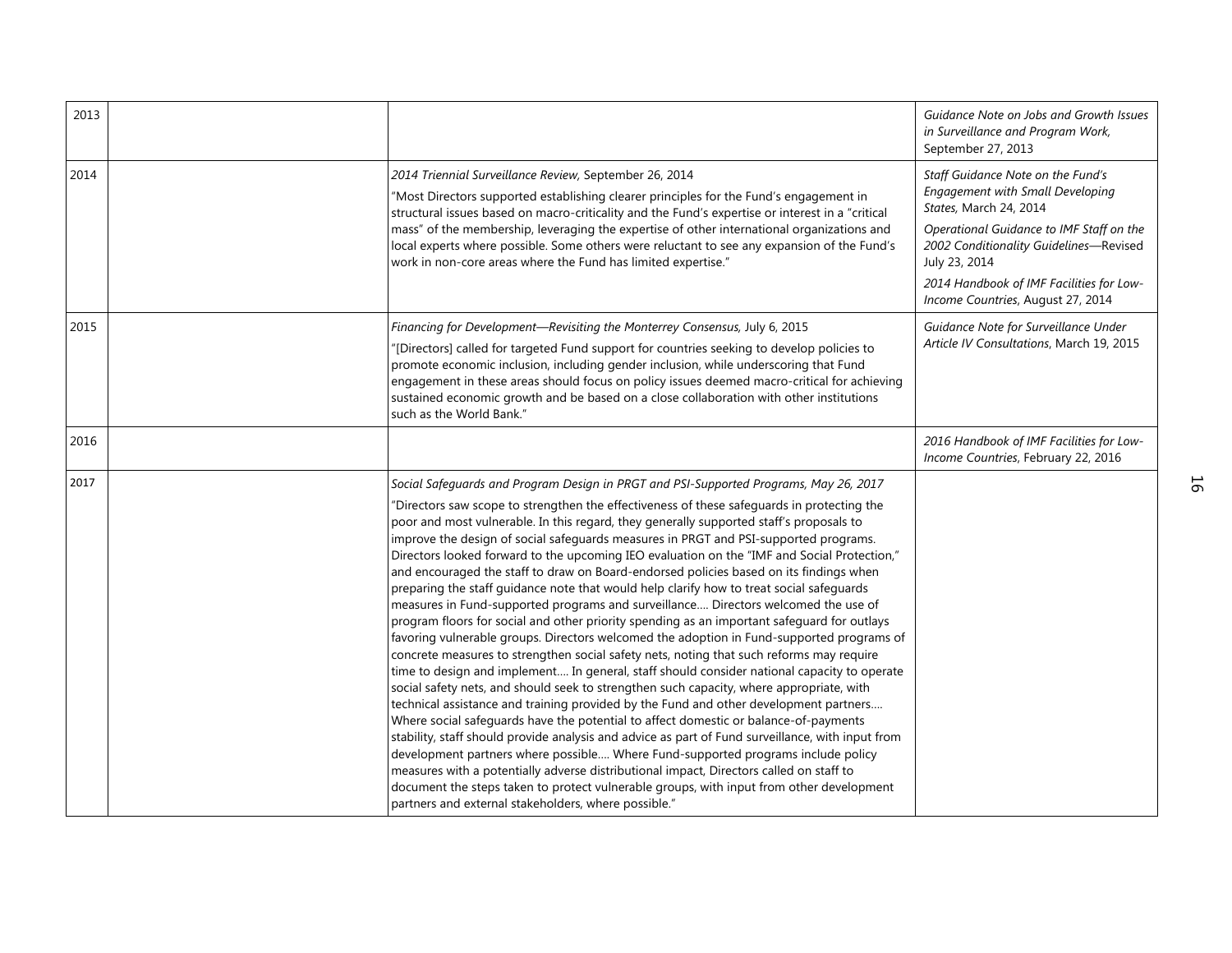#### **REFERENCES**

- Andersen, Camilla, 2009, "Changing IMF Works Hard to Combat Global Crisis," *IMF Survey Online*, February 26.
- International Monetary Fund (IMF), 1978, "Fund's Conditional Assistance Promotes Adjustment Programs of Members, Witteveen States," *IMF Survey*, May 22 (Washington).
- \_\_\_\_\_\_\_\_, 1988, "The Chairman's Summing Up at the Discussion by the Committee of the Whole for the Development Committee of the Joint Fund/World Bank Report on Poverty Issues, Meeting 88/4—September 2, 1988)," BUFF/88/180 (Washington).
- \_\_\_\_\_\_\_\_, 1993, "Summing Up by the Acting Chairman—Social Safety Nets in Economic Reform, EBM/93/79 (6/2/93)," BUFF/93/26 (Washington).
- \_\_\_\_\_\_\_\_, 1999, "Concluding Remarks by the Chairman of the IMF's Executive Board Review of Social Issues and Policies in IMF-Supported Programs; HIPC Initiative––Strengthening the Link Between Debt Relief and Poverty Reduction; and Transforming the ESAF," September 13 (Washington).
- \_\_\_\_\_\_\_\_, 2002, "Guidelines on Conditionality," September (Washington).
- \_\_\_\_\_\_\_\_, 2005, "Surveillance Guidance Note," May (Washington).
- \_\_\_\_\_\_\_\_, 2008, "Operational Guidance to IMF Staff on the 2002 Conditionality Guidelines, Revised July 10, 2008," July (Washington).
- \_\_\_\_\_\_\_\_, 2011, "IMF Executive Board Reviews Surveillance: Making IMF Surveillance as Interconnected as the Global Economy," Public Information Notice No. 11/130, October (Washington).
- \_\_\_\_\_\_\_\_, 2012a, "Modernizing the Legal Framework for Surveillance—An Integrated Surveillance Decision," June (Washington).
- \_\_\_\_\_\_\_\_, 2012b, "IMF Executive Board Concludes Discussion of 2011 Review of Conditionality," Public Information Notice No. 12/109, September (Washington).
- \_\_\_\_\_\_\_\_, 2012c, "Guidance Note for Surveillance under Article IV Consultations," October (Washington).
- \_\_\_\_\_\_\_\_, 2012d, "Handbook of IMF Facilities for Low-Income Countries," March (Washington).
- \_\_\_\_\_\_\_\_, 2014a, "The Managing Director's Global Policy Agenda," April (Washington).